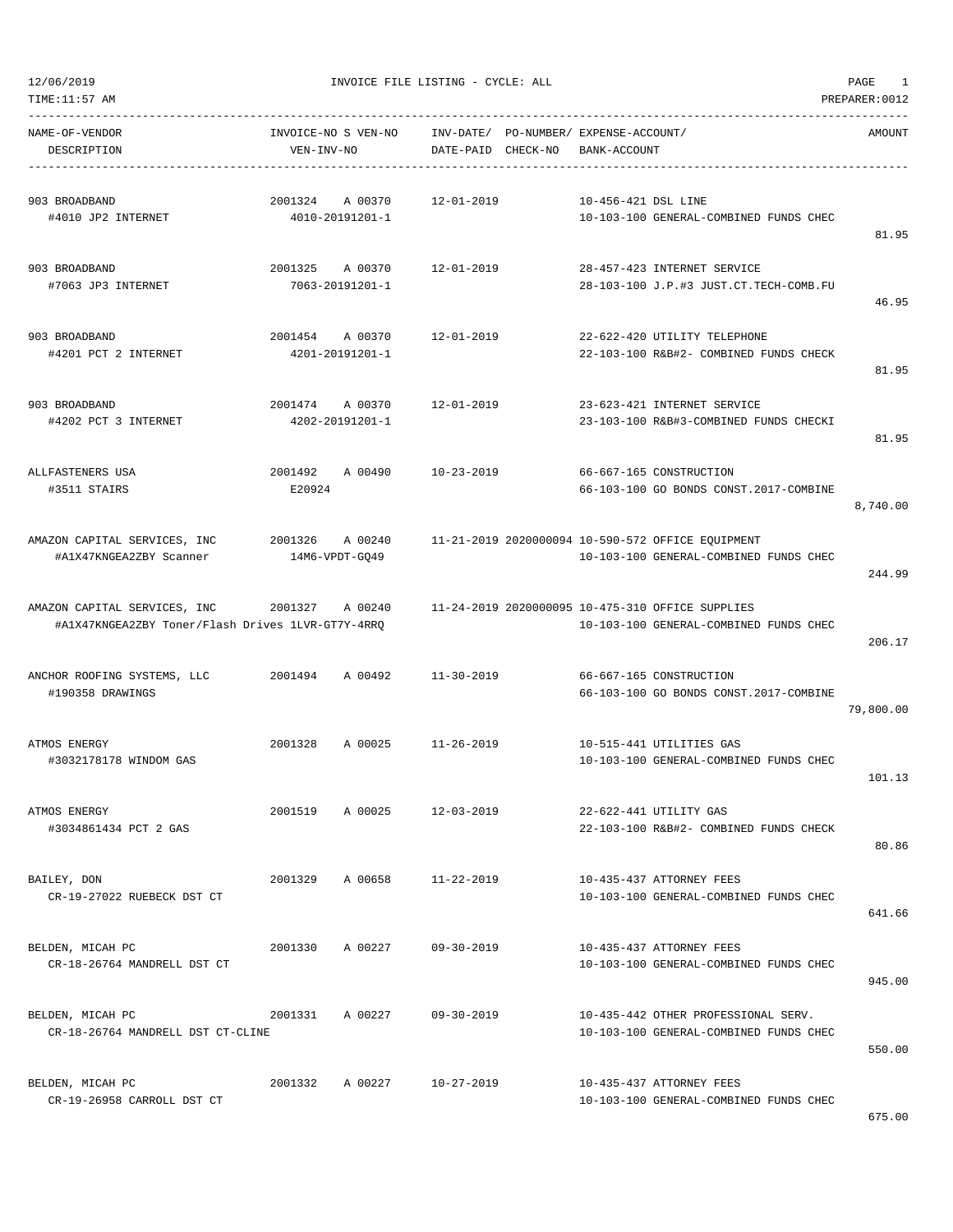| TIME:11:57 AM                                                                       |            |                            |                  |                                                                          |                                                                           | PREPARER: 0012 |
|-------------------------------------------------------------------------------------|------------|----------------------------|------------------|--------------------------------------------------------------------------|---------------------------------------------------------------------------|----------------|
| NAME-OF-VENDOR<br>DESCRIPTION                                                       | VEN-INV-NO | INVOICE-NO S VEN-NO        |                  | INV-DATE/ PO-NUMBER/ EXPENSE-ACCOUNT/<br>DATE-PAID CHECK-NO BANK-ACCOUNT |                                                                           | AMOUNT         |
| BELDEN, MICAH PC<br>CR-19-26933 GRAY DST CT                                         | 2001333    | A 00227                    | $09 - 30 - 2019$ |                                                                          | 10-435-437 ATTORNEY FEES<br>10-103-100 GENERAL-COMBINED FUNDS CHEC        | 450.00         |
| BELDEN, MICAH PC<br>CR-18-26830 RENFRO DST CT                                       |            | 2001334 A 00227 09-30-2019 |                  |                                                                          | 10-435-437 ATTORNEY FEES<br>10-103-100 GENERAL-COMBINED FUNDS CHEC        | 427.50         |
| BELDEN, MICAH PC<br>CR-19-26957 COX DST CT                                          | 2001335    | A 00227                    | 09-30-2019       |                                                                          | 10-435-437 ATTORNEY FEES<br>10-103-100 GENERAL-COMBINED FUNDS CHEC        | 1,170.00       |
| BOIS D'ARC MUD<br>#549 PCT 3 WATER                                                  |            | 2001477 A 00017 11-25-2019 |                  |                                                                          | 23-623-442 UTILITY WATER<br>23-103-100 R&B#3-COMBINED FUNDS CHECKI        | 32.19          |
| 2001336<br>BONHAM, CITY OF<br>#204-0041415-002 CO-OP WATER/SEWER                    |            | A 00046 11-26-2019         |                  |                                                                          | 10-512-442 UTILITIES WATER<br>10-103-100 GENERAL-COMBINED FUNDS CHEC      | 64.50          |
| BONHAM, CITY OF<br>#208-008258-001 AGRILIF WATER/SEWER                              |            | 2001337 A 00046            | 11-26-2019       |                                                                          | 10-516-442 UTILITIES WATER<br>10-103-100 GENERAL-COMBINED FUNDS CHEC      | 57.08          |
| BONHAM, CITY OF<br>#209-0092738-001 CO BLD WATER/SEWER                              |            | 2001338 A 00046 11-26-2019 |                  |                                                                          | 10-511-442 UTILITIES WATER<br>10-103-100 GENERAL-COMBINED FUNDS CHEC      | 65.36          |
| $2001339$ A 00046 11-26-2019<br>BONHAM, CITY OF<br>#209-0092863-001 800 E 2ND TRASH |            |                            |                  |                                                                          | 10-518-443 TRASH PICKUP SERVICE<br>10-103-100 GENERAL-COMBINED FUNDS CHEC | 65.43          |
| BONHAM, CITY OF<br>#204-0041367-001 CH TRASH                                        |            | 2001340 A 00046 11-26-2019 |                  |                                                                          | 10-510-443 TRASH PICK-UP<br>10-103-100 GENERAL-COMBINED FUNDS CHEC        | 84.26          |
| BONHAM, CITY OF<br>#205-0050150-001 SA TRASH                                        |            | 2001341 A 00046            | $11 - 26 - 2019$ |                                                                          | 10-513-443 TRASH PICKUP SERVICE<br>10-103-100 GENERAL-COMBINED FUNDS CHEC | 84.26          |
| BONHAM, CITY OF<br>#205-0050150-001 SA WATER/SEWER                                  |            | 2001342 A 00046 11-26-2019 |                  |                                                                          | 10-513-442 UTILITIES WATER<br>10-103-100 GENERAL-COMBINED FUNDS CHEC      | 97.00          |
| BONHAM, CITY OF<br>#209-0093037-002 200 E1ST WATER/SEW                              | 2001343    | A 00046                    | $11 - 26 - 2019$ |                                                                          | 10-518-442 UTILITIES WATER<br>10-103-100 GENERAL-COMBINED FUNDS CHEC      | 127.15         |
| BONHAM, CITY OF<br>#209-0093037-002 200 E1ST TRASH                                  |            | 2001344 A 00046            | 11-26-2019       |                                                                          | 10-518-443 TRASH PICKUP SERVICE<br>10-103-100 GENERAL-COMBINED FUNDS CHEC | 18.38          |
| BONHAM, CITY OF<br>#214-0043011-001 SHERIFF TRASH                                   |            | 2001345 A 00046            | 11-26-2019       |                                                                          | 10-560-443 SHERIFF TRASH PICKUP<br>10-103-100 GENERAL-COMBINED FUNDS CHEC |                |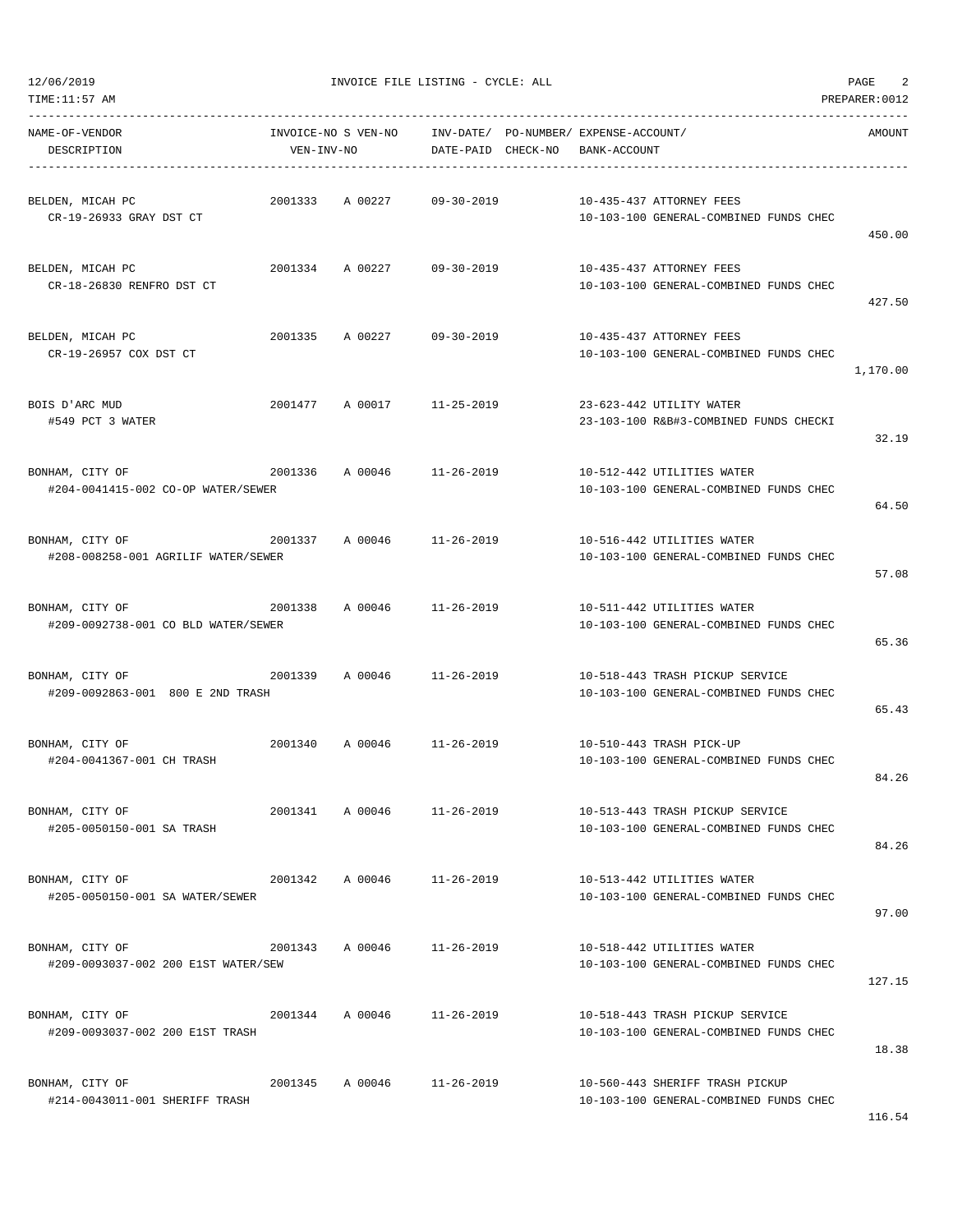| 12/06/2019 |  |  |
|------------|--|--|

12/07/12/07 THE LISTING - CYCLE: ALL PAGE 3

| NAME-OF-VENDOR<br>DESCRIPTION                                                         | VEN-INV-NO | INVOICE-NO S VEN-NO | INV-DATE/ PO-NUMBER/ EXPENSE-ACCOUNT/<br>DATE-PAID CHECK-NO | BANK-ACCOUNT |                                                                            | AMOUNT |
|---------------------------------------------------------------------------------------|------------|---------------------|-------------------------------------------------------------|--------------|----------------------------------------------------------------------------|--------|
| BONHAM, CITY OF<br>#214-0043011-001 SHERIFF WATER/SEWE                                |            | 2001346 A00046      | 11-26-2019                                                  |              | 10-560-442 UTILITIES WATER<br>10-103-100 GENERAL-COMBINED FUNDS CHEC       | 127.84 |
| BONHAM, CITY OF<br>#204-0041265-003 108 E SAM WATER/SE                                |            |                     | 2001347 A 00046 11-26-2019                                  |              | 10-518-442 UTILITIES WATER<br>10-103-100 GENERAL-COMBINED FUNDS CHEC       | 57.08  |
| $2001348$ A 00046 $11-26-2019$<br>BONHAM, CITY OF<br>#204-0041265-003 108 E SAM TRASH |            |                     |                                                             |              | 10-518-443 TRASH PICKUP SERVICE<br>10-103-100 GENERAL-COMBINED FUNDS CHEC  | 18.38  |
| BONHAM, CITY OF<br>#209-0092739-001 CO BLDG TRASH                                     |            | 2001349 A 00046     | 11-26-2019                                                  |              | 10-511-443 TRASH PICK-UP SERVICE<br>10-103-100 GENERAL-COMBINED FUNDS CHEC | 42.13  |
| BONHAM, CITY OF<br>#209-0092739-001 TDHS TRASH                                        |            |                     | 2001350 A 00046 11-26-2019                                  |              | 10-640-443 TRASH PICK-UP<br>10-103-100 GENERAL-COMBINED FUNDS CHEC         | 42.13  |
| 2001351 A 00046 11-26-2019<br>BONHAM, CITY OF<br>#209-0092739-001 TDHS WATER/SEWER    |            |                     |                                                             |              | 10-640-442 UTILITIES WATER<br>10-103-100 GENERAL-COMBINED FUNDS CHEC       | 318.77 |
| 2001491 A 00046 11-26-2019<br>BONHAM, CITY OF<br>#209-0092782-001 PCT 4 WATER/SEWER   |            |                     |                                                             |              | 24-624-442 UTILITY WATER<br>24-103-100 R&B#4- COMBINED FUNDS CHECK         | 57.08  |
| BRANNAN, QUIENCY SMITH<br>CR-18-26792 WILLIAMS DST CT                                 |            |                     | 2001352 A 00725 11-15-2019                                  |              | 10-435-437 ATTORNEY FEES<br>10-103-100 GENERAL-COMBINED FUNDS CHEC         | 127.50 |
| BRESE-LEBRON LAW, PLLC 2001353 A 00449 10-25-2019<br>CR-19-26900 REYNOLDS DST CT      |            |                     |                                                             |              | 10-435-437 ATTORNEY FEES<br>10-103-100 GENERAL-COMBINED FUNDS CHEC         | 340.00 |
| BRESE-LEBRON LAW, PLLC<br>CR-19-27080 MORRIS DST CT                                   | 2001354    | A 00449             | $10 - 25 - 2019$                                            |              | 10-435-437 ATTORNEY FEES<br>10-103-100 GENERAL-COMBINED FUNDS CHEC         | 493.00 |
| BRESE-LEBRON LAW, PLLC<br>CR-19-27080 MORRIS DST CT-VICE                              | 2001355    | A 00449             | 10-25-2019                                                  |              | 10-435-439 INVESTIGATOR EXPENSE<br>10-103-100 GENERAL-COMBINED FUNDS CHEC  | 287.50 |
| BRESE-LEBRON LAW, PLLC<br>CR-19-27062 ARMSTRONG DST CT                                | 2001356    | A 00449             | 10-25-2019                                                  |              | 10-435-437 ATTORNEY FEES<br>10-103-100 GENERAL-COMBINED FUNDS CHEC         | 433.50 |
| BRESE-LEBRON LAW, PLLC<br>CR-19-27062 ARMSTRONG DST CT-VICE                           | 2001357    | A 00449             | $10 - 25 - 2019$                                            |              | 10-435-439 INVESTIGATOR EXPENSE<br>10-103-100 GENERAL-COMBINED FUNDS CHEC  | 168.50 |
| CASE, FRED<br>11/1-12/2/19 JANITOR TRAVEL                                             | 2001358    | Α                   | $12 - 04 - 2019$                                            |              | 10-511-225 JANITOR TRAVEL<br>10-103-100 GENERAL-COMBINED FUNDS CHEC        |        |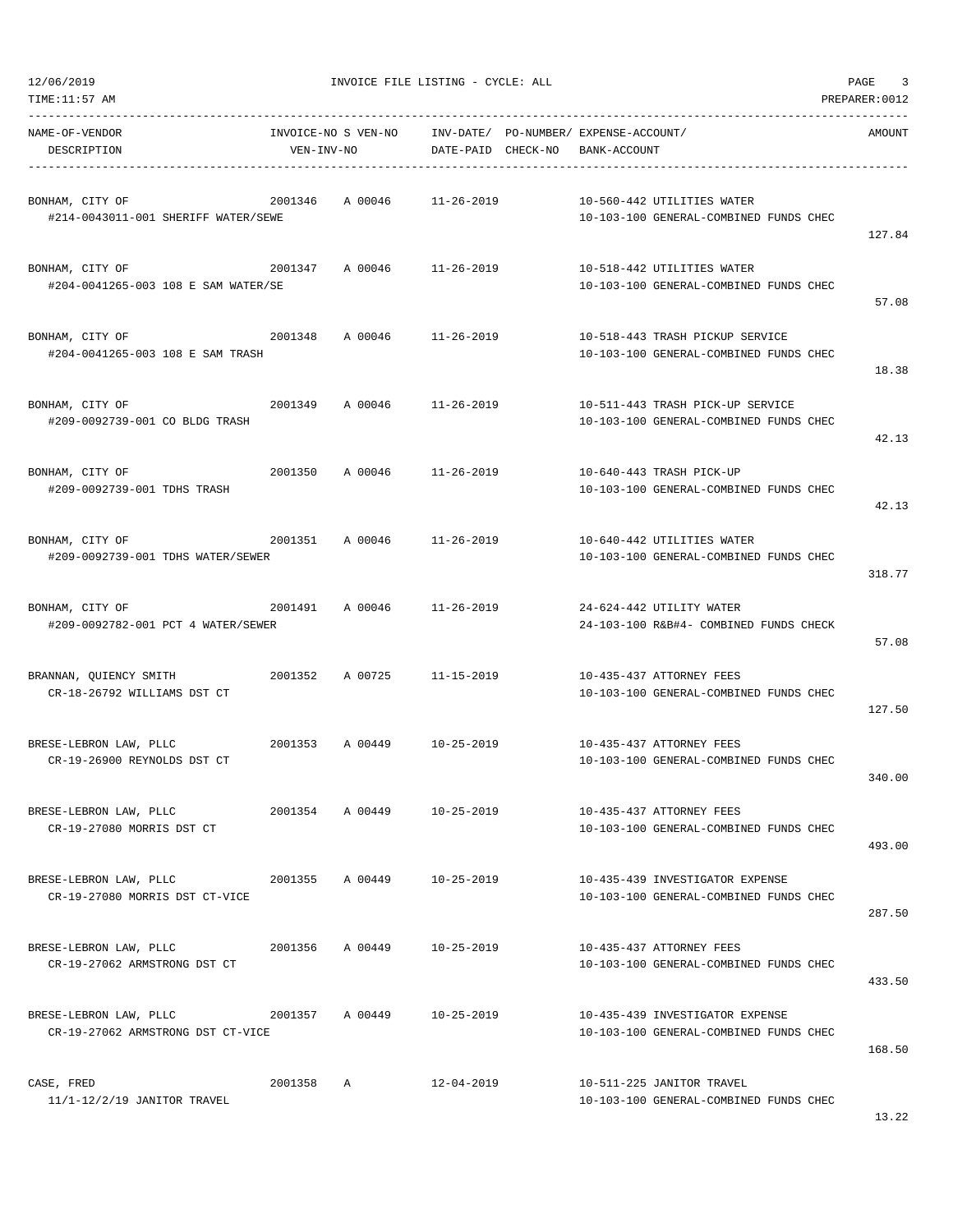| TIME: 11:57 AM                                                     |                                   |              |                    |                                                                               | PREPARER: 0012 |
|--------------------------------------------------------------------|-----------------------------------|--------------|--------------------|-------------------------------------------------------------------------------|----------------|
| NAME-OF-VENDOR<br>DESCRIPTION                                      | INVOICE-NO S VEN-NO<br>VEN-INV-NO |              | DATE-PAID CHECK-NO | INV-DATE/ PO-NUMBER/ EXPENSE-ACCOUNT/<br>BANK-ACCOUNT                         | <b>AMOUNT</b>  |
| CASE, FRED<br>11/1-12/2/19 JANITOR TRAVEL                          | 2001359                           | Α            | $12 - 04 - 2019$   | 10-516-225 JANITOR TRAVEL<br>10-103-100 GENERAL-COMBINED FUNDS CHEC           | 30.86          |
| CASE, MICHELLE<br>10/25-11/1/19 TRAVEL EXP 192 MILES               | 2001360                           | A            | 12-04-2019         | 10-496-427 OUT OF COUNTY TRAVEL<br>10-103-100 GENERAL-COMBINED FUNDS CHEC     | 111.36         |
| CASH<br>1992 PTRB REGISTRATION                                     | 2001455<br>PLATE 9104937          | $\mathbb{A}$ | $12 - 02 - 2019$   | 22-622-458 R & M MACHINERY PARTS<br>22-103-100 R&B#2- COMBINED FUNDS CHECK    | 7.50           |
| CEC FACILITIES GROUP, LLC<br>#190358 MOBILIZATION                  | 2001495<br>12487                  | A 00493      | $11 - 30 - 2019$   | 66-667-165 CONSTRUCTION<br>66-103-100 GO BONDS CONST.2017-COMBINE             | 17,765.00      |
| CITY AUTO PARTS<br>#7451 R&M PARTS                                 | 2001456                           | A 00592      | $11 - 25 - 2019$   | 22-622-458 R & M MACHINERY PARTS<br>22-103-100 R&B#2- COMBINED FUNDS CHECK    | 129.05         |
| CO-OPERATIVE GIN CO.<br>#FANN#3 SHOP SUPPLY                        | 2001475                           | A 00052      | $11 - 30 - 2019$   | 23-623-340 SHOP SUPPLIES<br>23-103-100 R&B#3-COMBINED FUNDS CHECKI            | 12.00          |
| CO-OPERATIVE GIN CO.<br>#FANN#3 R&M PARTS                          | 2001476                           | A 00052      | $11 - 30 - 2019$   | 23-623-458 R & M MACHINERY PARTS<br>23-103-100 R&B#3-COMBINED FUNDS CHECKI    | 440.50         |
| COLLISION 1ST<br>11/27/19 UNIT 1068 WINDSHIELD                     | 2001503<br>16440A                 | A 00766      | $11 - 27 - 2019$   | 10-560-454 R & M AUTOMOBILES<br>10-103-100 GENERAL-COMBINED FUNDS CHEC        | 240.00         |
| CORRECTIONS SOFTWARE SOLUTIONS, LP 2001361<br>JAN COMPUTER SOFWARE | 47432                             | A 00727      | $12 - 01 - 2019$   | 10-573-453 COMPUTER SOFTWARE<br>10-103-100 GENERAL-COMBINED FUNDS CHEC        | 107.00         |
| CROSSROADS HARDWARE<br>#FANNIN2 SHOP SUPPLY                        | 2001457                           | A 00055      | $11 - 25 - 2019$   | 22-622-340 SHOP SUPPLIES<br>22-103-100 R&B#2- COMBINED FUNDS CHECK            | 127.93         |
| DAVIS FLEET PARTS<br>#FANNIN#2 R&M PARTS                           | 2001520 A 00411<br>696815         |              | 11-22-2019         | 22-622-458 R & M MACHINERY PARTS<br>22-103-100 R&B#2- COMBINED FUNDS CHECK    | 409.17         |
| DEATER, FRANK<br>12/1/19 TRANSPORT GAS                             | 2001362                           | A            | $12 - 01 - 2019$   | 10-560-428 PRISONER TRANSPORT<br>10-103-100 GENERAL-COMBINED FUNDS CHEC       | 25.01          |
| DOLESE BROS. CO.<br>#FAN582 ROCK & GRAVEL                          | 2001458 A 00200<br>AG19148595     |              | $11 - 06 - 2019$   | 22-622-341 R & B MAT. ROCK & GRAVEL<br>22-103-100 R&B#2- COMBINED FUNDS CHECK | 536.11         |
| DOLESE BROS. CO.<br>#FAN582 ROCK & GRAVEL                          | 2001459 A 00200<br>AG19148988     |              | $11 - 07 - 2019$   | 22-622-341 R & B MAT. ROCK & GRAVEL<br>22-103-100 R&B#2- COMBINED FUNDS CHECK |                |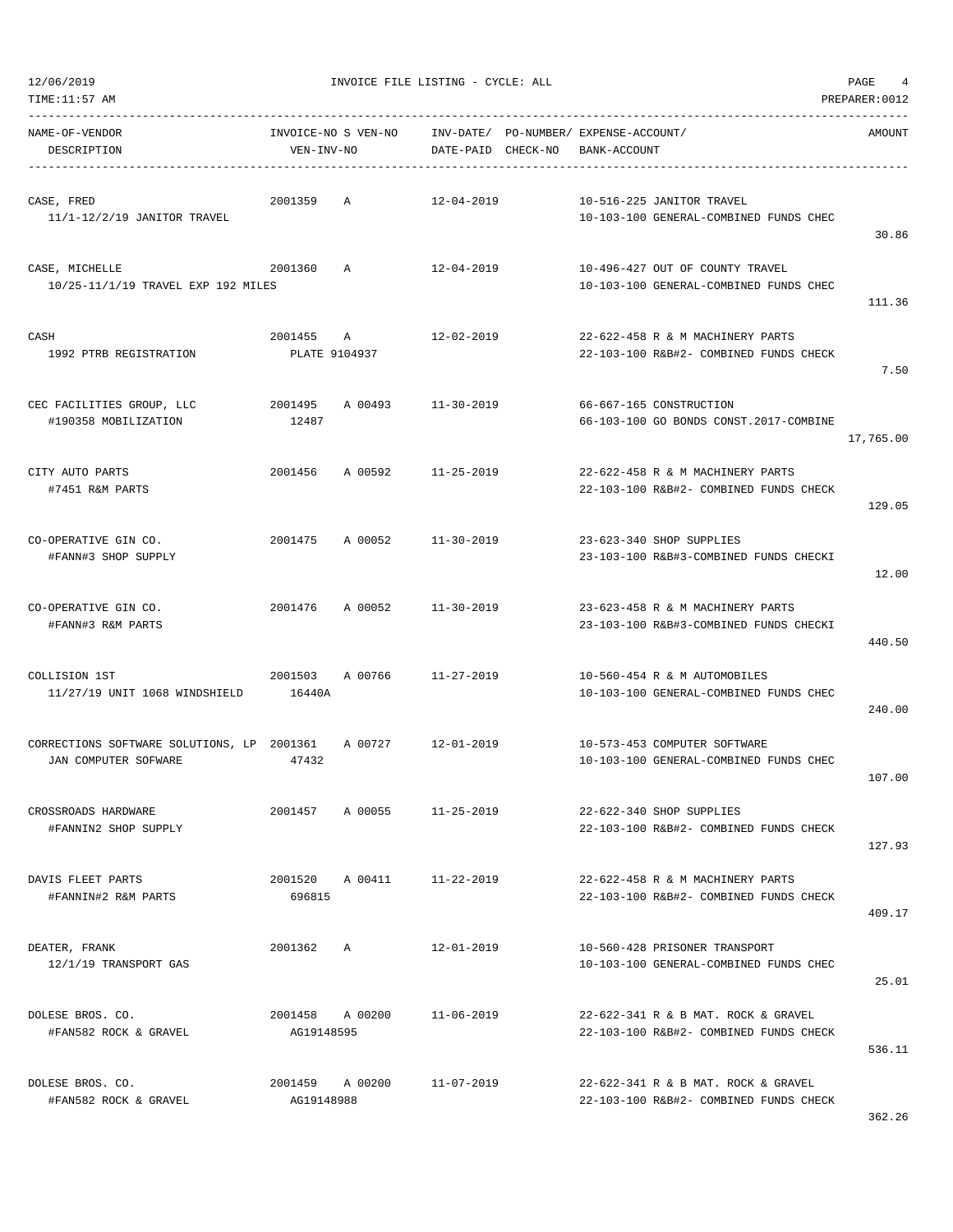TIME:11:57 AM PREPARER:0012 ----------------------------------------------------------------------------------------------------------------------------------- NAME-OF-VENDOR INVOICE-NO S VEN-NO INV-DATE/ PO-NUMBER/ EXPENSE-ACCOUNT/ AMOUNT DESCRIPTION VEN-INV-NO DATE-PAID CHECK-NO BANK-ACCOUNT ----------------------------------------------------------------------------------------------------------------------------------- DOLESE BROS. CO. 2001460 A 00200 11-12-2019 22-622-341 R & B MAT. ROCK & GRAVEL #FAN582 ROCK & GRAVEL AG19150398 22-103-100 R&B#2- COMBINED FUNDS CHECK 178.65 DOLESE BROS. CO. 2001461 A 00200 11-13-2019 22-622-341 R & B MAT. ROCK & GRAVEL #FAN582 ROCK & GRAVEL AG19150919 22-103-100 R&B#2- COMBINED FUNDS CHECK 1,573.45 DOLESE BROS. CO. 2001462 A 00200 11-13-2019 22-622-341 R & B MAT. ROCK & GRAVEL #FAN582 ROCK & GRAVEL AG19150920 22-103-100 R&B#2- COMBINED FUNDS CHECK 236.57 DOLESE BROS. CO. 2001463 A 00200 11-14-2019 22-622-341 R & B MAT. ROCK & GRAVEL #FAN582 ROCK & GRAVEL AG19151573 22-103-100 R&B#2- COMBINED FUNDS CHECK 590.03 DOLESE BROS. CO. 2001464 A 00200 11-15-2019 22-622-341 R & B MAT. ROCK & GRAVEL #FAN582 ROCK & GRAVEL AG19152246 22-103-100 R&B#2- COMBINED FUNDS CHECK 3,520.31 DOLESE BROS. CO. 2001465 A 00200 11-27-2019 22-622-341 R & B MAT. ROCK & GRAVEL #FAN582 ROCK & GRAVEL AG19157384 22-103-100 R&B#2- COMBINED FUNDS CHECK 181.13 DOLESE BROS. CO. 2001478 A 00200 11-05-2019 23-623-341 R & B MAT. ROCK & GRAVEL #FAN583 ROCK & GRAVEL AG19147894 23-103-100 R&B#3-COMBINED FUNDS CHECKI 441.37 DOLESE BROS. CO. 2001479 A 00200 11-19-2019 23-623-341 R & B MAT. ROCK & GRAVEL #FAN583 ROCK & GRAVEL AG19153653 23-103-100 R&B#3-COMBINED FUNDS CHECKI 669.79 DOLESE BROS. CO. 2001480 A 00200 11-20-2019 23-623-341 R & B MAT. ROCK & GRAVEL #FAN583 ROCK & GRAVEL AG19154328 23-103-100 R&B#3-COMBINED FUNDS CHECKI 225.44 DOLESE BROS. CO. 2001481 A 00200 11-21-2019 23-623-341 R & B MAT. ROCK & GRAVEL #FAN583 ROCK & GRAVEL AG19154920 23-103-100 R&B#3-COMBINED FUNDS CHECKI 447.25 DOLESE BROS. CO. 2001482 A 00200 11-25-2019 23-623-341 R & B MAT. ROCK & GRAVEL #FAN583 ROCK & GRAVEL AG19156112 23-103-100 R&B#3-COMBINED FUNDS CHECKI 2,324.04 DOLESE BROS. CO. 2001483 A 00200 11-26-2019 23-623-341 R & B MAT. ROCK & GRAVEL #FAN583 ROCK & GRAVEL AG19156807 23-103-100 R&B#3-COMBINED FUNDS CHECKI 1,126.19 DOLESE BROS. CO. 2001484 A 00200 11-27-2019 23-623-341 R & B MAT. ROCK & GRAVEL #FAN583 ROCK & GRAVEL AG19157385 23-103-100 R&B#3-COMBINED FUNDS CHECKI 238.11 DOLESE BROS. CO. 2001499 A 00200 11-04-2019 78-628-341 R & B MAT. ROCK & GRAVEL #FAN582 ROCK & GRAVEL AG19147126 78-103-100 RAW WATER PIPELINE-COMB.FUN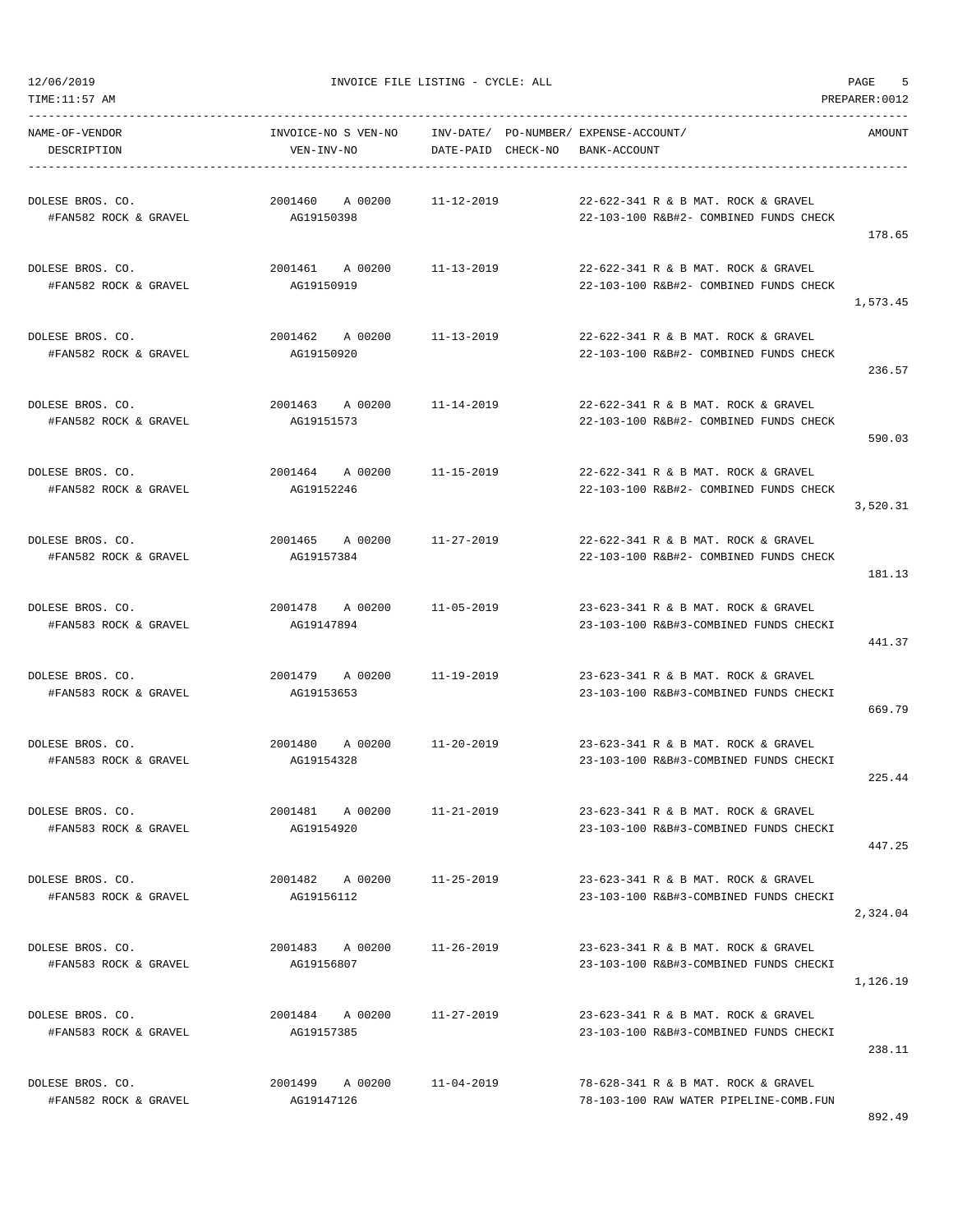TIME:11:57 AM PREPARER:0012

12/06/2019 INVOICE FILE LISTING - CYCLE: ALL PAGE 6

| NAME-OF-VENDOR<br>DESCRIPTION                                                      | INVOICE-NO S VEN-NO<br>VEN-INV-NO |         | DATE-PAID CHECK-NO | INV-DATE/ PO-NUMBER/ EXPENSE-ACCOUNT/<br>BANK-ACCOUNT                            | AMOUNT     |
|------------------------------------------------------------------------------------|-----------------------------------|---------|--------------------|----------------------------------------------------------------------------------|------------|
| DOLESE BROS. CO.<br>#FAN582 ROCK & GRAVEL                                          | 2001500<br>AG19147893             | A 00200 | 11-05-2019         | 78-628-341 R & B MAT. ROCK & GRAVEL<br>78-103-100 RAW WATER PIPELINE-COMB.FUN    | 171.92     |
| DOLESE BROS. CO.<br>#FAN582 ROCK & GRAVEL                                          | 2001501<br>AG19148594             | A 00200 | 11-06-2019         | 78-628-341 R & B MAT. ROCK & GRAVEL<br>78-103-100 RAW WATER PIPELINE-COMB.FUN    | 530.76     |
| ELLISON, KRISTY<br>10/15-11/21/19 TRAVEL-50.8 MILES                                | 2001363                           | Α       | $11 - 25 - 2019$   | 10-403-427 OUT OF COUNTY TRAVEL/TRAINI<br>10-103-100 GENERAL-COMBINED FUNDS CHEC | 29.46      |
| EVANS, MICHAEL S.<br>FA-18-43874 MEDIATOR DST CT                                   | 2001504                           | A 00438 | 11-26-2019         | 10-435-442 OTHER PROFESSIONAL SERV.<br>10-103-100 GENERAL-COMBINED FUNDS CHEC    | 300.00     |
| EVANS, MICHAEL S.<br>FA-19-44015 MEDIATOR DST CT                                   | 2001505                           | A 00438 | $11 - 26 - 2019$   | 10-435-442 OTHER PROFESSIONAL SERV.<br>10-103-100 GENERAL-COMBINED FUNDS CHEC    | 300.00     |
| EVANS, MICHAEL S.<br>FA-10-39678 DAVIS DST CT                                      | 2001506                           | A 00438 | 11-27-2019         | 10-435-436 ATTORNEY FEES- CPS CASES<br>10-103-100 GENERAL-COMBINED FUNDS CHEC    | 595.00     |
| FANNIN CENTRAL APPRAISAL DIST<br>JAN-MAR 2020 APPRAISAL SVC                        | 2001364<br>123157                 | A 00069 | 10-01-2019         | 10-409-406 TAX APPRAISAL DISTRICT<br>10-103-100 GENERAL-COMBINED FUNDS CHEC      | 107,496.55 |
| FANNIN CENTRAL APPRAISAL DISTRICT<br>1ST SEMI-ANNUAL 2020 -COLLECTION FE 123183    | 2001365                           | A 00463 | $10 - 10 - 2019$   | 10-409-406 TAX APPRAISAL DISTRICT<br>10-103-100 GENERAL-COMBINED FUNDS CHEC      | 58,923.91  |
| FANNIN COUNTY CHILDREN'S CENTER<br>FY20 ANNUAL ALLOCATION                          | 2001507                           | A 00136 | 12-05-2019         | 10-640-410 FANNIN CO. CHILDRENS CTR<br>10-103-100 GENERAL-COMBINED FUNDS CHEC    | 5,000.00   |
| FANNIN COUNTY TAX ASSESSOR-COL<br>11/4/19 2007 CPS TRLR REGISTRATION PLATE 9048317 | 2001466                           | A 00797 | $11 - 04 - 2019$   | 22-622-458 R & M MACHINERY PARTS<br>22-103-100 R&B#2- COMBINED FUNDS CHECK       | 7.50       |
| FANNIN COUNTY TAX ASSESSOR-COL<br>11/4/19 2012 KENWORTH REGISTRATION PLATE 9032534 | 2001467 A 00797                   |         | $11 - 04 - 2019$   | 22-622-458 R & M MACHINERY PARTS<br>22-103-100 R&B#2- COMBINED FUNDS CHECK       | 7.50       |
| FANNIN COUNTY TAX ASSESSOR-COL<br>11/4/19 2008 CPS TRLR REGISTRATION PLATE 9032524 | 2001485 A 00797                   |         | $11 - 04 - 2019$   | 23-623-458 R & M MACHINERY PARTS<br>23-103-100 R&B#3-COMBINED FUNDS CHECKI       | 22.00      |
| FIRST UNITED METHODIST CHURCH<br>12/15/19-1/14/20 200 W 8TH LEASE                  | 2001366                           | A 00215 | $12 - 04 - 2019$   | 10-518-470 OFFICE SPACE LEASE<br>10-103-100 GENERAL-COMBINED FUNDS CHEC          | 2,350.00   |
| FIRST UNITED METHODIST CHURCH<br>NOV 200 W 8TH ELECTRIC                            | 2001367<br>38                     | A 00215 | 12-03-2019         | 10-518-440 UTILITIES ELECTRICITY<br>10-103-100 GENERAL-COMBINED FUNDS CHEC       |            |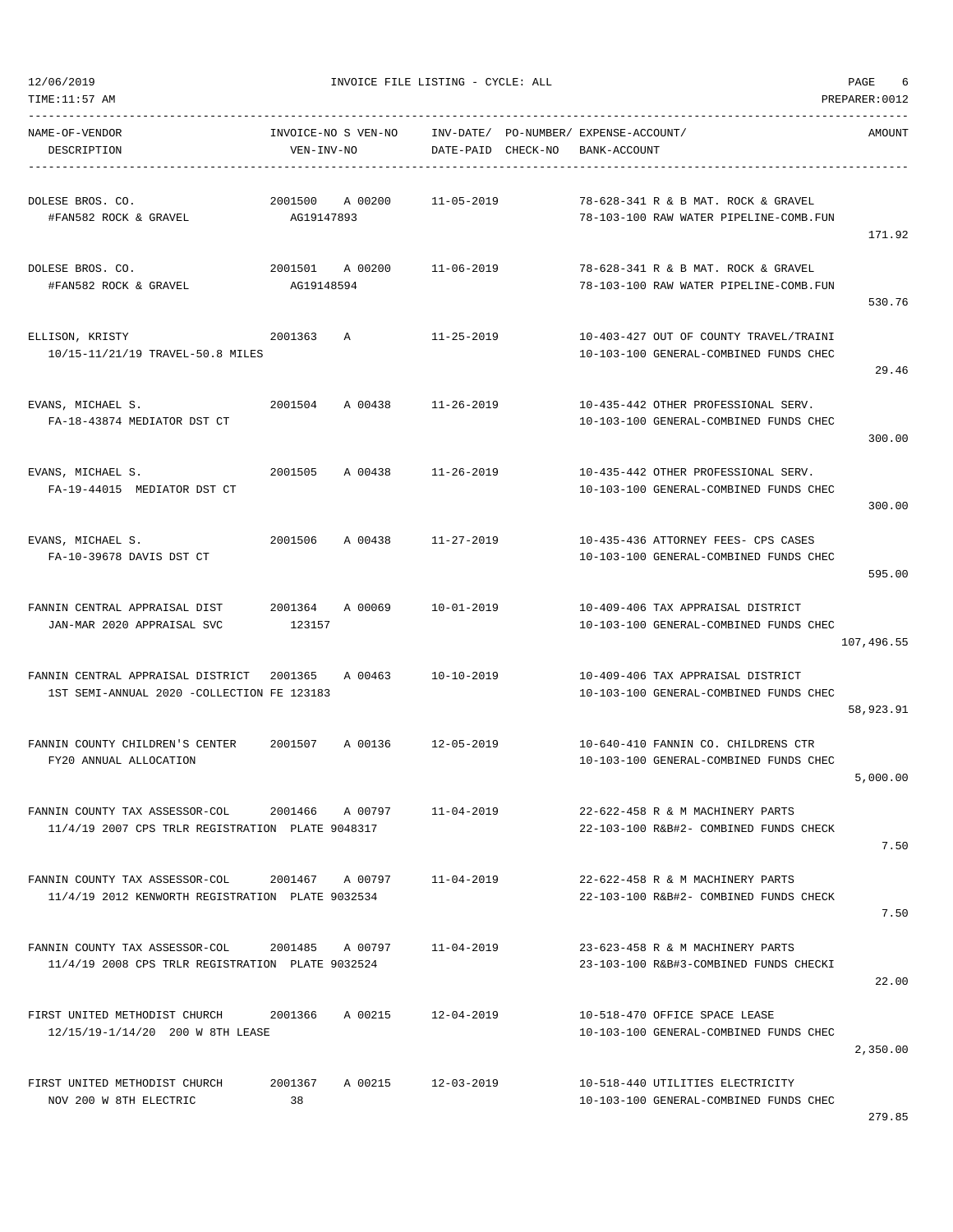| NAME-OF-VENDOR<br>DESCRIPTION                               | VEN-INV-NO                    | INVOICE-NO S VEN-NO INV-DATE/ PO-NUMBER/ EXPENSE-ACCOUNT/ |            | DATE-PAID CHECK-NO BANK-ACCOUNT |                                                                                          | AMOUNT |
|-------------------------------------------------------------|-------------------------------|-----------------------------------------------------------|------------|---------------------------------|------------------------------------------------------------------------------------------|--------|
| FIRST UNITED METHODIST CHURCH 2001368<br>NOV 200 W 8TH GAS  | 38                            | A 00215 12-03-2019                                        |            |                                 | 10-518-441 UTILITIES GAS<br>10-103-100 GENERAL-COMBINED FUNDS CHEC                       | 142.86 |
| FIRST UNITED METHODIST CHURCH<br>NOV 200 W 8TH WATER/SEWER  | 2001369<br>38                 | A 00215                                                   | 12-03-2019 |                                 | 10-518-442 UTILITIES WATER<br>10-103-100 GENERAL-COMBINED FUNDS CHEC                     | 111.07 |
| FIRST UNITED METHODIST CHURCH<br>NOV 200 W 8TH TRASH        | 2001370<br>38                 | A 00215 12-03-2019                                        |            |                                 | 10-518-443 TRASH PICKUP SERVICE<br>10-103-100 GENERAL-COMBINED FUNDS CHEC                | 65.43  |
| FIX & FEED BONHAM/COMMERCE<br>#FSHER ARMORY SUPPLIES        |                               | 2001371 A 00195 11-28-2019<br>BO-0143643/831/919          |            |                                 | 10-560-320 WEAPONS SUPPLIES<br>10-103-100 GENERAL-COMBINED FUNDS CHEC                    | 37.55  |
| FIX & FEED BONHAM/COMMERCE<br>#FANNINC KEYS                 | BO-0148433                    | 2001508 A 00195 11-28-2019                                |            |                                 | 10-560-450 SHERIFF OFF. R&M BLDG.<br>10-103-100 GENERAL-COMBINED FUNDS CHEC              | 9.95   |
| FIX & FEED BONHAM/COMMERCE<br>#FANNINC BOLTS                | BO-0151570                    | 2001509 A 00195 11-28-2019                                |            |                                 | 10-513-450 R&M BUILDING<br>10-103-100 GENERAL-COMBINED FUNDS CHEC                        | 3.69   |
| FIX & FEED BONHAM/COMMERCE<br>#FANNINC SHOP SUPPLY          | BO-0140488                    | 2001518 A 00195 11-28-2019                                |            |                                 | 21-621-340 SHOP SUPPLIES<br>21-103-100 R&B#1-COMBINED FUNDS CHECKI                       | 10.99  |
| FIX & FEED BONHAM/COMMERCE<br>#FANNINC SHOP SUPPLY          |                               | 2001522 A 00195 11-28-2019<br>BO-0145320/468/54378        |            |                                 | 24-624-340 SHOP SUPPLIES<br>24-103-100 R&B#4- COMBINED FUNDS CHECK                       | 84.47  |
| FIX & FEED BONHAM/COMMERCE<br>#FANNINC R&M PARTS            | BO-0148311                    | 2001523 A 00195 11-28-2019                                |            |                                 | 24-624-458 R & M MACHINERY PARTS<br>24-103-100 R&B#4- COMBINED FUNDS CHECK               | 79.96  |
| FIX & FEED BONHAM/COMMERCE<br>#FANNINC LUMBER/SCREWS        | 2001524 A 00195<br>BO-0154019 |                                                           | 11-28-2019 |                                 | 66-667-490 MISCELLANEOUS<br>66-103-100 GO BONDS CONST.2017-COMBINE                       | 46.43  |
| FOX, JULIE<br>10/17-11/14/19 LEONARD -96 MILES              | 2001372 A                     |                                                           | 12-04-2019 |                                 | 10-499-225 LEONARD OFFICE TRAVEL<br>10-103-100 GENERAL-COMBINED FUNDS CHEC               | 55.68  |
| FRONTIER<br>903-965-7030-050400-5 PCT 1 PHONE               |                               | 2001447 A 00067                                           | 11-28-2019 |                                 | 21-621-420 UTILITY TELEPHONE<br>21-103-100 R&B#1-COMBINED FUNDS CHECKI                   | 65.64  |
| FULL SOURCE<br>11/20/19 WInter Jackets                      | 2001493 A<br>FS4390570-IN     |                                                           |            |                                 | 11-20-2019 2020000092 24-624-340 SHOP SUPPLIES<br>24-103-100 R&B#4- COMBINED FUNDS CHECK | 100.84 |
| GOODMAN-MORRIS, COURTNEY<br>FA-19-44435 SKRINE/GREEN DST CT |                               | 2001373 A 00459 11-21-2019                                |            |                                 | 10-435-436 ATTORNEY FEES- CPS CASES<br>10-103-100 GENERAL-COMBINED FUNDS CHEC            |        |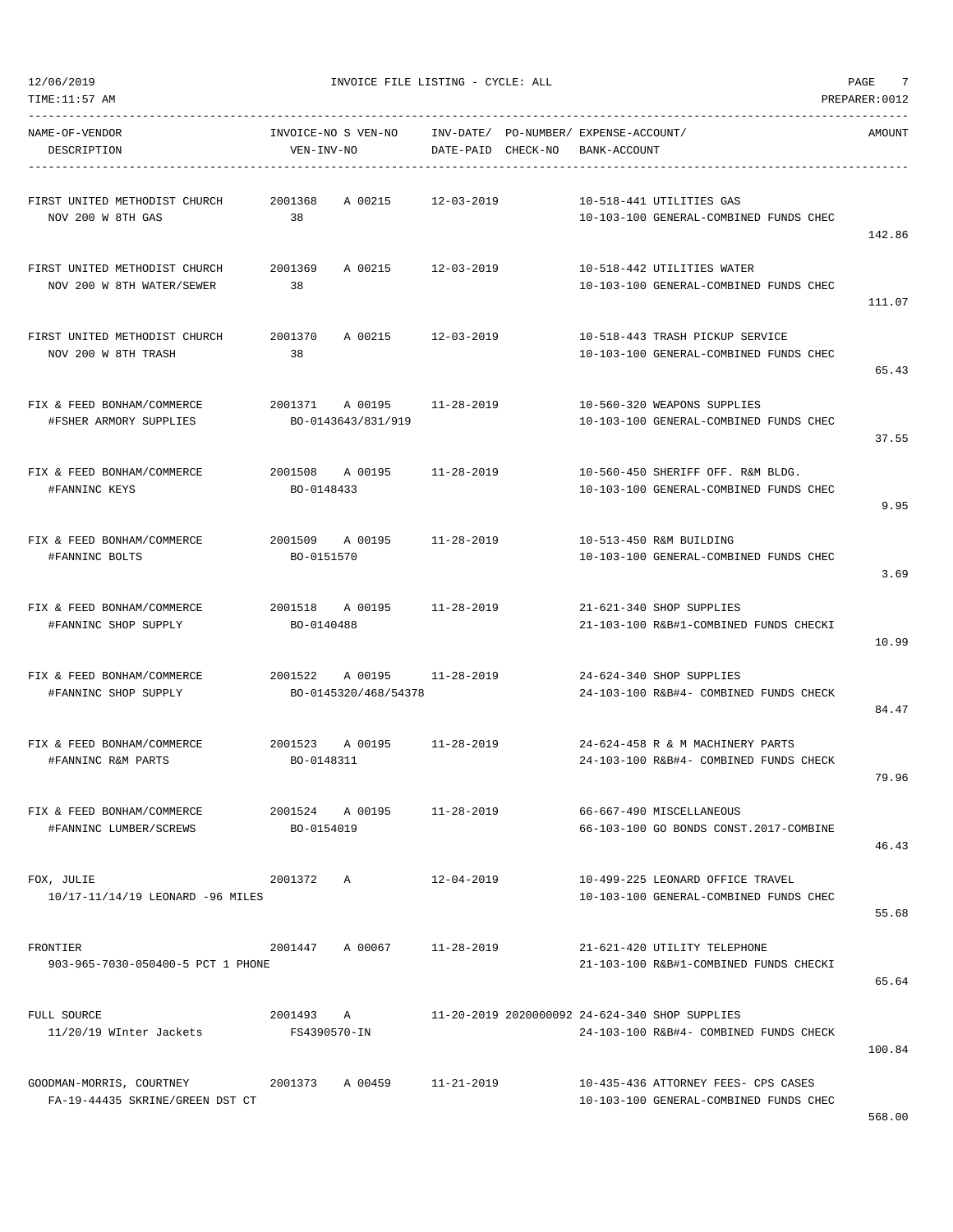| NAME-OF-VENDOR                                      |                 |                  |                                                                                 |                     |                                        |          |
|-----------------------------------------------------|-----------------|------------------|---------------------------------------------------------------------------------|---------------------|----------------------------------------|----------|
| DESCRIPTION                                         | VEN-INV-NO      |                  | INVOICE-NO S VEN-NO INV-DATE/ PO-NUMBER/ EXPENSE-ACCOUNT/<br>DATE-PAID CHECK-NO | BANK-ACCOUNT        |                                        | AMOUNT   |
|                                                     |                 |                  |                                                                                 |                     |                                        |          |
| GRAHAM INTERNATIONAL INC.                           |                 | 2001448 A 00314  | 11-18-2019                                                                      |                     | 21-621-458 R & M MACHINERY PARTS       |          |
| #1664 R&M PARTS-FILTERS                             | 60117717        |                  |                                                                                 |                     | 21-103-100 R&B#1-COMBINED FUNDS CHECKI |          |
|                                                     |                 |                  |                                                                                 |                     |                                        | 20.89    |
| HOLLAND, JORDAN PLLC                                |                 |                  | 2001374 A 00010 11-20-2019                                                      |                     | 10-410-424 INDIGENT ATTORNEY FEES      |          |
| 50241 FRAZIER CO CT@LAW                             |                 |                  |                                                                                 |                     | 10-103-100 GENERAL-COMBINED FUNDS CHEC |          |
|                                                     |                 |                  |                                                                                 |                     |                                        | 175.00   |
| HOLLAND, JORDAN PLLC                                |                 |                  | 2001375 A 00010 11-20-2019                                                      |                     | 10-410-424 INDIGENT ATTORNEY FEES      |          |
| 50123 SELVAGE CO CT@LAW                             |                 |                  |                                                                                 |                     | 10-103-100 GENERAL-COMBINED FUNDS CHEC |          |
|                                                     |                 |                  |                                                                                 |                     |                                        | 175.00   |
| INDIGENT HEALTHCARE SOLUTIONS, LTD 2001376 A 00796  |                 |                  | 12-01-2019                                                                      |                     | 10-645-353 COMPUTER EXPENSE            |          |
| JAN COMPUTER SOFTWARE                               | 68912           |                  |                                                                                 |                     | 10-103-100 GENERAL-COMBINED FUNDS CHEC |          |
|                                                     |                 |                  |                                                                                 |                     |                                        | 1,059.00 |
| INTERSTATE BILLING SERVICE, INC. 2001468 A 00023    |                 |                  | 11-30-2019                                                                      |                     | 22-622-458 R & M MACHINERY PARTS       |          |
| #423465 RED RIVER PARTS                             | 850970          |                  |                                                                                 |                     | 22-103-100 R&B#2- COMBINED FUNDS CHECK |          |
|                                                     |                 |                  |                                                                                 |                     |                                        | 9.03     |
| J.R. THOMPSON, INC.                                 |                 |                  | 2001469 A 00701 11-04-2019                                                      |                     | 22-622-341 R & B MAT. ROCK & GRAVEL    |          |
| #1051 ROCK & GRAVEL                                 | 74859           |                  |                                                                                 |                     | 22-103-100 R&B#2- COMBINED FUNDS CHECK |          |
|                                                     |                 |                  |                                                                                 |                     |                                        | 489.13   |
| J.R. THOMPSON, INC.                                 | 2001470         |                  | A 00701 11-05-2019                                                              |                     | 22-622-341 R & B MAT. ROCK & GRAVEL    |          |
| #1051 ROCK & GRAVEL                                 | 74868           |                  |                                                                                 |                     | 22-103-100 R&B#2- COMBINED FUNDS CHECK |          |
|                                                     |                 |                  |                                                                                 |                     |                                        | 499.66   |
| JN WRECKER                                          | 2001449 A 00040 |                  | 09-06-2019                                                                      |                     | 21-621-458 R & M MACHINERY PARTS       |          |
| 9/6/19 2002 CHEV TOWING                             | 19-04876        |                  |                                                                                 |                     | 21-103-100 R&B#1-COMBINED FUNDS CHECKI |          |
|                                                     |                 |                  |                                                                                 |                     |                                        | 100.00   |
| JOE D MOSS ATTORNEY AT LAW                          |                 | 2001377 A 00431  | 11-20-2019                                                                      |                     | 10-410-424 INDIGENT ATTORNEY FEES      |          |
| 50243 HARGER CO CT@LAW                              |                 |                  |                                                                                 |                     | 10-103-100 GENERAL-COMBINED FUNDS CHEC |          |
|                                                     |                 |                  |                                                                                 |                     |                                        | 400.00   |
| LEONARD, CITY OF                                    | 2001521 A 00048 |                  | $11 - 27 - 2019$                                                                |                     | 22-622-442 UTILITY WATER               |          |
| #0828 PCT 2 WATER                                   |                 |                  |                                                                                 |                     | 22-103-100 R&B#2- COMBINED FUNDS CHECK |          |
|                                                     |                 |                  |                                                                                 |                     |                                        | 86.03    |
| LEXISNEXIS                                          |                 | 2001378 A 00031  | 11-30-2019                                                                      |                     | 10-475-421 INTERNET/ONLINE LEGAL RE    |          |
| #422K883M8 NOV DA ONLINE                            | 3092355005      |                  |                                                                                 |                     | 10-103-100 GENERAL-COMBINED FUNDS CHEC |          |
|                                                     |                 |                  |                                                                                 |                     |                                        | 384.00   |
| LEXISNEXIS RISK DATA MANAGEMENT INC 2001379 A 00273 |                 |                  | 11-30-2019                                                                      |                     | 10-551-421 ONLINE RESEARCH/ACCURINT    |          |
| #1394504 NOV CONST #10NLINE 1394504-20191130        |                 |                  |                                                                                 |                     | 10-103-100 GENERAL-COMBINED FUNDS CHEC |          |
|                                                     |                 |                  |                                                                                 |                     |                                        | 50.00    |
| LEXISNEXIS RISK DATA MANAGEMENT INC 2001380 A 00273 |                 |                  | 11-30-2019                                                                      | 10-456-421 DSL LINE |                                        |          |
| #1726707 NOV JP#2 ONLINE                            |                 | 1726707-20191130 |                                                                                 |                     | 10-103-100 GENERAL-COMBINED FUNDS CHEC |          |
|                                                     |                 |                  |                                                                                 |                     |                                        | 91.00    |
| M.E.N.D.S., INC                                     |                 |                  | 2001471 A 00182 11-22-2019                                                      |                     | 22-622-458 R & M MACHINERY PARTS       |          |
| 11/22/19 R&M PARTS                                  | 043027          |                  |                                                                                 |                     | 22-103-100 R&B#2- COMBINED FUNDS CHECK |          |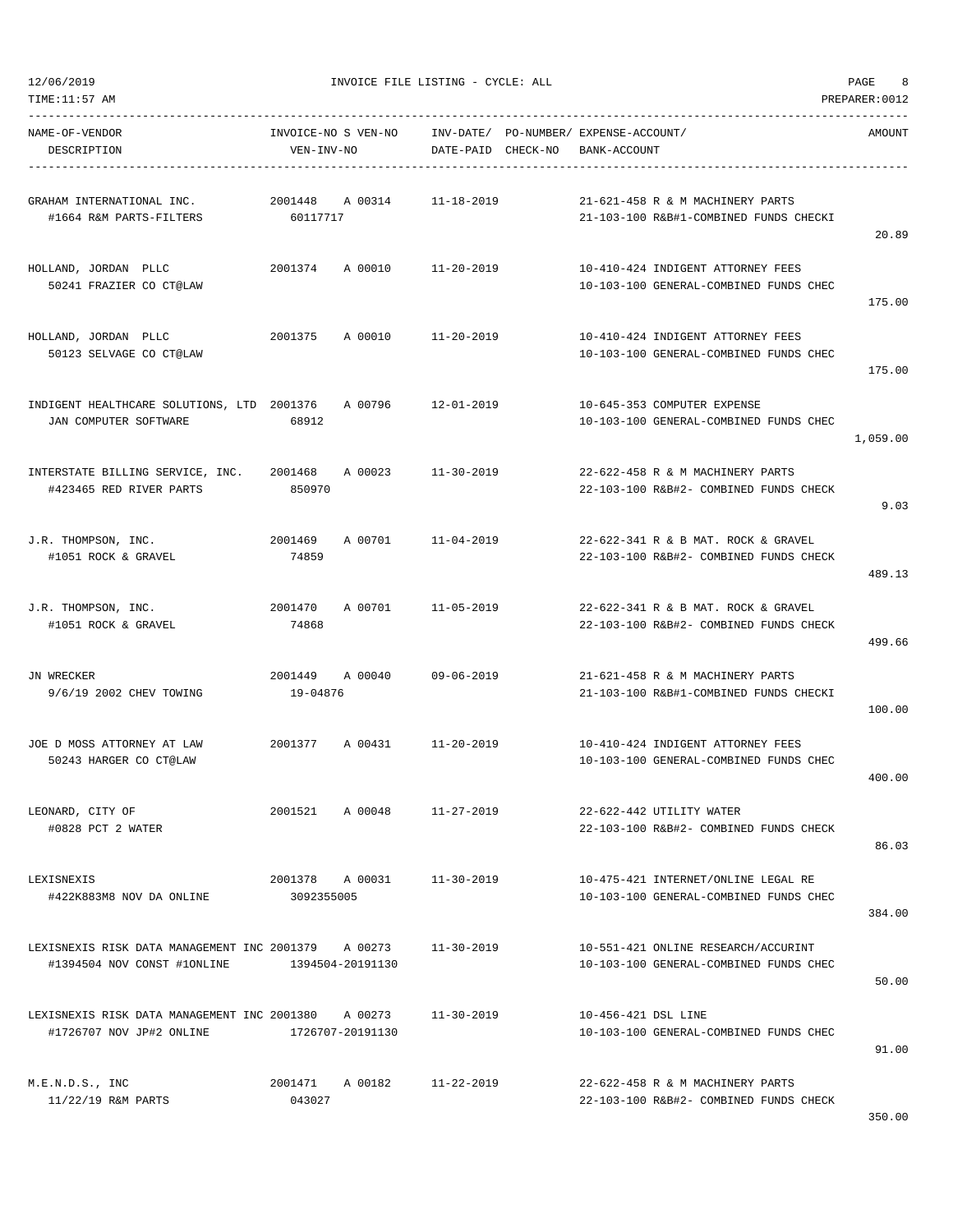| TIME:11:57 AM                                                                  |                                    |                                    |                                                                                            | PREPARER: 0012 |
|--------------------------------------------------------------------------------|------------------------------------|------------------------------------|--------------------------------------------------------------------------------------------|----------------|
| NAME-OF-VENDOR<br>DESCRIPTION                                                  | INVOICE-NO S VEN-NO<br>VEN-INV-NO  | INV-DATE/<br>DATE-PAID<br>CHECK-NO | PO-NUMBER / EXPENSE-ACCOUNT /<br>BANK-ACCOUNT                                              | AMOUNT         |
| MIEARS, STEVEN R.<br>FA-19-44435 SKRINE DST CT                                 | 2001510<br>A 00337                 | $11 - 28 - 2019$                   | 10-435-436 ATTORNEY FEES- CPS CASES<br>10-103-100 GENERAL-COMBINED FUNDS CHEC              | 1,050.00       |
| MIEARS, STEVEN R.<br>FA-17-43391 HOWARD/NOAKER DST CT                          | 2001511<br>A 00337                 | 11-28-2019                         | 10-435-436 ATTORNEY FEES- CPS CASES<br>10-103-100 GENERAL-COMBINED FUNDS CHEC              | 500.00         |
| NEOPOST USA INC<br>#01048811 CH POSTAGE LEASE                                  | 2001381<br>A 00782<br>N8036763     | $12 - 02 - 2019$                   | 10-510-311 POSTAL EXPENSE<br>10-103-100 GENERAL-COMBINED FUNDS CHEC                        | 165.26         |
| NEOPOST USA INC<br>#01048811 SA POSTAGE LEASE                                  | 2001382<br>A 00782<br>N8036764     | $12 - 02 - 2019$                   | 10-513-311 SOUTH ANNEX POSTAGE<br>10-103-100 GENERAL-COMBINED FUNDS CHEC                   | 77.75          |
| NOBLE RESOURCES PEST CONTROL<br>#01990 210 S MAIN PEST CONTROL                 | 2001383<br>A 00420<br>2113839083   | 12-03-2019                         | 10-513-450 R&M BUILDING<br>10-103-100 GENERAL-COMBINED FUNDS CHEC                          | 95.00          |
| NOBLE RESOURCES PEST CONTROL<br>#01990 411 CHESTNUT PEST CONTROL               | 2001384<br>A 00420<br>2113839043   | $12 - 03 - 2019$                   | 10-512-450 R&M BUILDING<br>10-103-100 GENERAL-COMBINED FUNDS CHEC                          | 70.00          |
| NOBLE RESOURCES PEST CONTROL<br>#01990 1203 E SAM RAYB PEST CONTROL 2113839041 | 2001385<br>A 00420                 | $12 - 03 - 2019$                   | 10-511-450 R & M BUILDING<br>10-103-100 GENERAL-COMBINED FUNDS CHEC                        | 67.00          |
| NOBLE RESOURCES PEST CONTROL<br>#01990 2375 SILO RD PEST CONTROL               | 2001386<br>A 00420<br>2113839086   | $12 - 02 - 2019$                   | 10-560-450 SHERIFF OFF. R&M BLDG.<br>10-103-100 GENERAL-COMBINED FUNDS CHEC                | 80.00          |
| OFFICE DEPOT<br>#29023460 Office Supplies                                      | 2001387<br>A 00216<br>408506352001 |                                    | 11-28-2019 2020000102 10-403-310 OFFICE SUPPLIES<br>10-103-100 GENERAL-COMBINED FUNDS CHEC | 72.92          |
| OFFICE DEPOT<br>#29023460 Office Supplies                                      | 2001388<br>A 00216<br>408507618001 |                                    | 11-28-2019 2020000103 10-403-310 OFFICE SUPPLIES<br>10-103-100 GENERAL-COMBINED FUNDS CHEC | 20.99          |
| OFFICE DEPOT<br>#29023460 OFFICE SUPPLY                                        | A 00216<br>2001389<br>408508010001 |                                    | 11-28-2019 2020000103 10-403-310 OFFICE SUPPLIES<br>10-103-100 GENERAL-COMBINED FUNDS CHEC | 200.69         |
| OFFICE DEPOT<br>#29023460 Office Supplies                                      | 2001390 A 00216<br>408665537001    |                                    | 11-28-2019 2020000105 10-403-310 OFFICE SUPPLIES<br>10-103-100 GENERAL-COMBINED FUNDS CHEC | 165.72         |
| OFFICE DEPOT<br>#29023460 Toner                                                | 2001446<br>A 00216<br>408679292001 |                                    | 11-28-2019 2020000106 16-400-310 OFFICE SUPPLIES<br>16-103-100 CO.JUDGE EXCESS SUPP.-COMB. | 153.84         |
| PARKER TIRE<br>11/25/19 R&M TIRE                                               | 2001450<br>A 00006<br>11575        | $11 - 25 - 2019$                   | 21-621-459 R & M MACH. TIRES & TUBES<br>21-103-100 R&B#1-COMBINED FUNDS CHECKI             | 30.00          |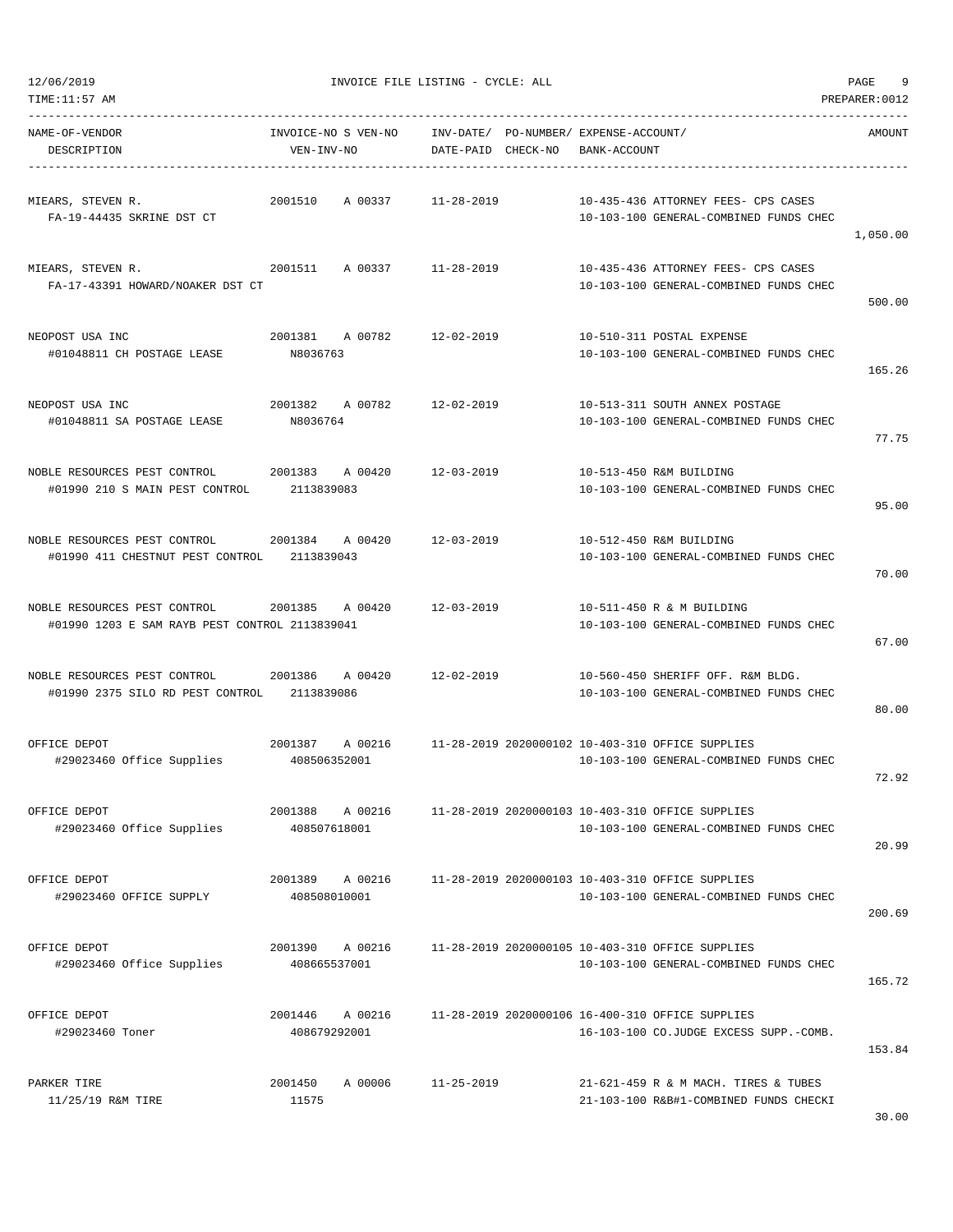| TIME:11:57 AM                                           |                                   |                                 |                                                                                            | PREPARER: 0012 |
|---------------------------------------------------------|-----------------------------------|---------------------------------|--------------------------------------------------------------------------------------------|----------------|
| NAME-OF-VENDOR<br>DESCRIPTION                           | INVOICE-NO S VEN-NO<br>VEN-INV-NO | INV-DATE/<br>DATE-PAID CHECK-NO | PO-NUMBER / EXPENSE-ACCOUNT /<br>BANK-ACCOUNT                                              | AMOUNT         |
| PARKER TIRE<br>11/20/19 R&M TIRE                        | 2001451<br>A 00006<br>11564       | $11 - 20 - 2019$                | 21-621-459 R & M MACH. TIRES & TUBES<br>21-103-100 R&B#1-COMBINED FUNDS CHECKI             | 32.00          |
| PAT'S PUMP SERVICE<br>#712 PORTA-POTTY                  | 2001496<br>A 00469<br>1473        | $11 - 22 - 2019$                | 66-667-165 CONSTRUCTION<br>66-103-100 GO BONDS CONST.2017-COMBINE                          | 135.00         |
| PERKINS, J. DANIEL<br>FA-19-44277 OBIER DST CT          | 2001512<br>A 00589                | $11 - 27 - 2019$                | 10-435-436 ATTORNEY FEES- CPS CASES<br>10-103-100 GENERAL-COMBINED FUNDS CHEC              | 119.00         |
| PERKINS, J. DANIEL<br>FA-19-44106 MIZZELL DST CT        | 2001513<br>A 00589                | $11 - 27 - 2019$                | 10-435-436 ATTORNEY FEES- CPS CASES<br>10-103-100 GENERAL-COMBINED FUNDS CHEC              | 773.50         |
| PERSONALIZED PRINTING<br>$12/3/19$ Certified Stamps (3) | 2001391<br>A 00826<br>104893      |                                 | 12-03-2019 2020000099 10-403-310 OFFICE SUPPLIES<br>10-103-100 GENERAL-COMBINED FUNDS CHEC | 69.00          |
| PRECISION DEMOLITION<br>#19-171-0 LABOR/EQUIP/MATERIAL  | 2001497<br>A 00473<br>20191857    | $11 - 20 - 2019$                | 66-667-165 CONSTRUCTION<br>66-103-100 GO BONDS CONST.2017-COMBINE                          | 321,483.80     |
| PUSH & PULL HYDRAULICS<br>12/2/19 R&M PARTS-HOSE        | 2001472<br>A 00057<br>14220       | $12 - 02 - 2019$                | 22-622-458 R & M MACHINERY PARTS<br>22-103-100 R&B#2- COMBINED FUNDS CHECK                 | 48.63          |
| PUSH & PULL HYDRAULICS<br>12/2/19 R&M PARTS-            | 2001473<br>A 00057<br>14219       | $12 - 02 - 2019$                | 22-622-458 R & M MACHINERY PARTS<br>22-103-100 R&B#2- COMBINED FUNDS CHECK                 | 6.99           |
| R.K. HALL, LLC<br>#1474 ROCK & GRAVEL                   | 2001486<br>A 00638<br>218371      | $11 - 21 - 2019$                | 23-623-341 R & B MAT. ROCK & GRAVEL<br>23-103-100 R&B#3-COMBINED FUNDS CHECKI              | 204.85         |
| R.K. HALL, LLC<br>#1474 ROCK & GRAVEL                   | A 00638<br>2001487<br>218920      | $11 - 25 - 2019$                | 23-623-341 R & B MAT. ROCK & GRAVEL<br>23-103-100 R&B#3-COMBINED FUNDS CHECKI              | 208.34         |
| RDO EQUIPMENT CO<br>#7451005 R&M PARTS-WATERPUMP        | 2001452<br>A 00353<br>P57248      | $11 - 26 - 2019$                | 21-621-458 R & M MACHINERY PARTS<br>21-103-100 R&B#1-COMBINED FUNDS CHECKI                 | 427.70         |
| SAGE CONCRETE, LLC<br>11/20/19 MOBILIZATION/DRAWINGS    | A 00496<br>2001498                | $11 - 20 - 2019$                | 66-667-165 CONSTRUCTION<br>66-103-100 GO BONDS CONST.2017-COMBINE                          | 243,706.28     |
| SANSOM'S TRUCK PARTS<br>11/25/19 R&M PARTS              | A 00191<br>2001488                | $11 - 25 - 2019$                | 23-623-458 R & M MACHINERY PARTS<br>23-103-100 R&B#3-COMBINED FUNDS CHECKI                 | 2,744.12       |
| SOUTHERN TIRE MART, LLC<br>#214560 R&M TIRES            | 2001453 A 00596<br>4000083987     | $11 - 20 - 2019$                | 21-621-459 R & M MACH. TIRES & TUBES<br>21-103-100 R&B#1-COMBINED FUNDS CHECKI             |                |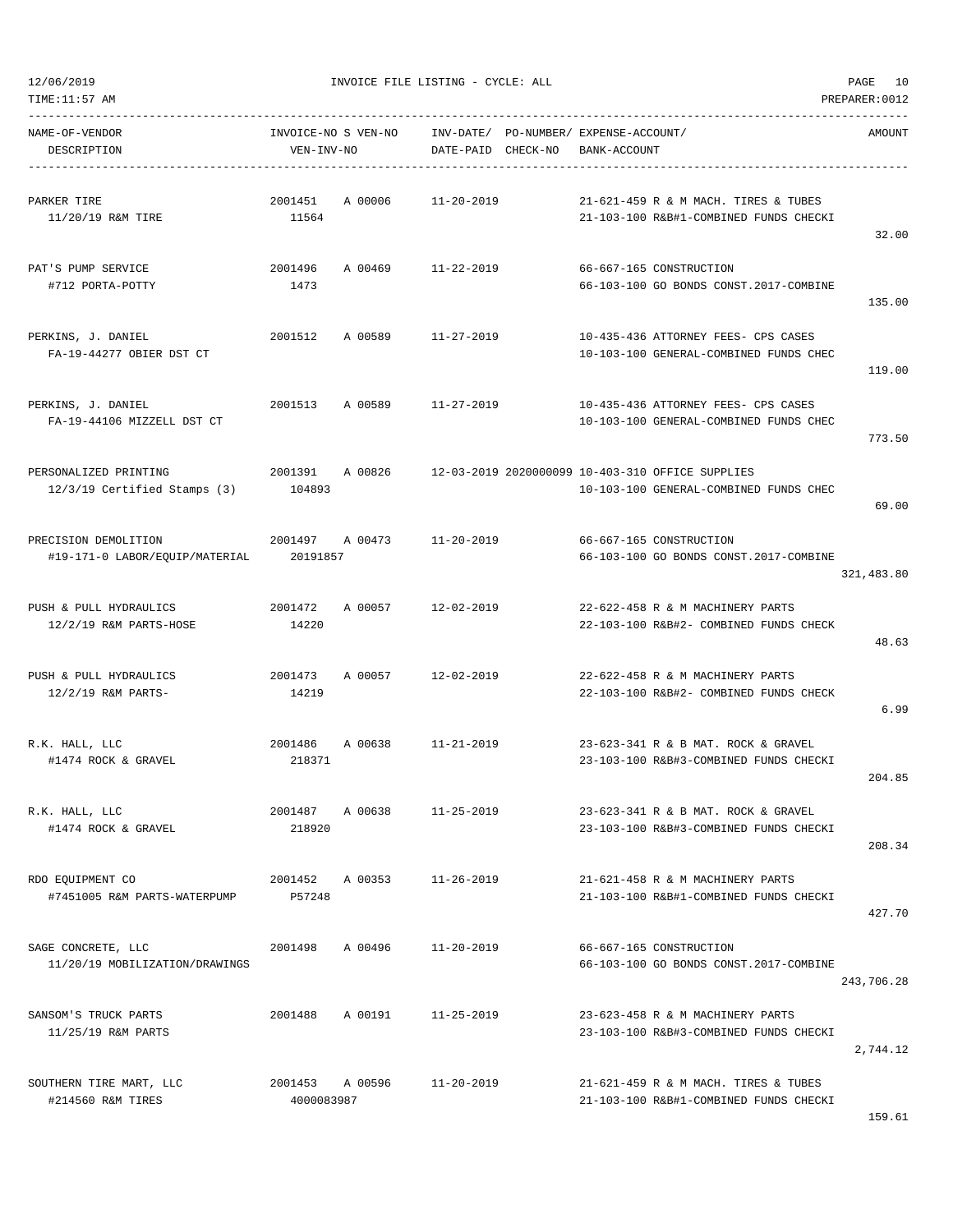| TIME:11:57 |  |  |  |  | ΆM |  |
|------------|--|--|--|--|----|--|
|------------|--|--|--|--|----|--|

PREPARER:0012

| NAME-OF-VENDOR<br>DESCRIPTION                                                                   | INVOICE-NO S VEN-NO<br>VEN-INV-NO |         | DATE-PAID CHECK-NO | INV-DATE/ PO-NUMBER/ EXPENSE-ACCOUNT/<br>BANK-ACCOUNT |                                                                                | AMOUNT |
|-------------------------------------------------------------------------------------------------|-----------------------------------|---------|--------------------|-------------------------------------------------------|--------------------------------------------------------------------------------|--------|
| SOUTHERN TIRE MART, LLC<br>#214560 R&M TIRES                                                    | 2001489<br>4170012126/330/634     | A 00596 | 11-22-2019         |                                                       | 23-623-459 R & M MACH. TIRES & TUBES<br>23-103-100 R&B#3-COMBINED FUNDS CHECKI | 740.30 |
| SPARKLETTS & SIERRA SPRINGS<br>#615569013585355 WELLNESS WATER                                  | 2001392<br>13585355 112819        | A 00158 | 11-28-2019         |                                                       | 10-409-408 COUNTY WELLNESS PROGRAM<br>10-103-100 GENERAL-COMBINED FUNDS CHEC   | 204.93 |
| SPARKLIGHT<br>#127664639 SHERIFF INTERNET                                                       | 2001393                           | A 00707 | 12-03-2019         |                                                       | 10-560-444 INTERNET SERVICE<br>10-103-100 GENERAL-COMBINED FUNDS CHEC          | 220.81 |
| SPARKLIGHT<br>#120620638 SA INTERNET                                                            | 2001514                           | A 00707 | 12-05-2019         | 10-513-421 INTERNET                                   | 10-103-100 GENERAL-COMBINED FUNDS CHEC                                         | 273.94 |
| SPARKLIGHT<br>#120620513 CCL INTERNET                                                           | 2001515                           | A 00707 | 12-05-2019         |                                                       | 10-518-421 INTERNET SERVICES<br>10-103-100 GENERAL-COMBINED FUNDS CHEC         | 273.94 |
| SPARKLIGHT<br>#120620497 DST CLK/AUD INTERNET                                                   | 2001516                           | A 00707 | 12-05-2019         |                                                       | 10-518-421 INTERNET SERVICES<br>10-103-100 GENERAL-COMBINED FUNDS CHEC         | 273.94 |
| SPARKLIGHT<br>#120620588 CO CLK/DA INTERNET                                                     | 2001517                           | A 00707 | 12-05-2019         |                                                       | 10-518-421 INTERNET SERVICES<br>10-103-100 GENERAL-COMBINED FUNDS CHEC         | 443.93 |
| SPARKLIGHT<br>#121459531 IHC INTERNET                                                           | 2001525                           | A 00707 | 12-06-2019         | 10-645-441 DSL LINE                                   | 10-103-100 GENERAL-COMBINED FUNDS CHEC                                         | 78.94  |
| TEXAS ASSOC.OF COUNTIES RISK MGMT P 2001394 A 00307<br>#0740 WORKERS COMP 1/2 YR                | NRCN-27008-WC1                    |         | 10-29-2019         |                                                       | 10-400-204 WORKERS' COMPENSATION<br>10-103-100 GENERAL-COMBINED FUNDS CHEC     | 154.59 |
| TEXAS ASSOC.OF COUNTIES RISK MGMT P 2001395 A 00307<br>#0740 WORKERS COMP 1/2 YR                | NRCN-27008-WC1                    |         | $10 - 29 - 2019$   |                                                       | 10-403-204 WORKERS COMPENSATION<br>10-103-100 GENERAL-COMBINED FUNDS CHEC      | 387.32 |
| TEXAS ASSOC.OF COUNTIES RISK MGMT P 2001396 A 00307 10-29-2019<br>#0740 WORKERS COMP 1/2 YR     | NRCN-27008-WC1                    |         |                    |                                                       | 10-405-204 WORKERS' COMPENSATION<br>10-103-100 GENERAL-COMBINED FUNDS CHEC     | 60.97  |
| TEXAS ASSOC.OF COUNTIES RISK MGMT P 2001397 A 00307<br>#0740 WORKERS COMP 1/2 YR                | NRCN-27008-WC1                    |         | 10-29-2019         |                                                       | 10-406-204 WORKERS' COMPENSATION<br>10-103-100 GENERAL-COMBINED FUNDS CHEC     | 50.83  |
| TEXAS ASSOC.OF COUNTIES RISK MGMT P 2001398 A 00307<br>#0740 WORKERS COMP 1/2 YR NRCN-27008-WC1 |                                   |         | 10-29-2019         |                                                       | 10-409-204 WORKERS' COMPENSATION<br>10-103-100 GENERAL-COMBINED FUNDS CHEC     | 389.54 |
| TEXAS ASSOC.OF COUNTIES RISK MGMT P 2001399 A 00307<br>#0740 WORKERS COMP 1/2 YR                | NRCN-27008-WC1                    |         | 10-29-2019         |                                                       | 10-410-204 WORKERS COMPENSATION<br>10-103-100 GENERAL-COMBINED FUNDS CHEC      |        |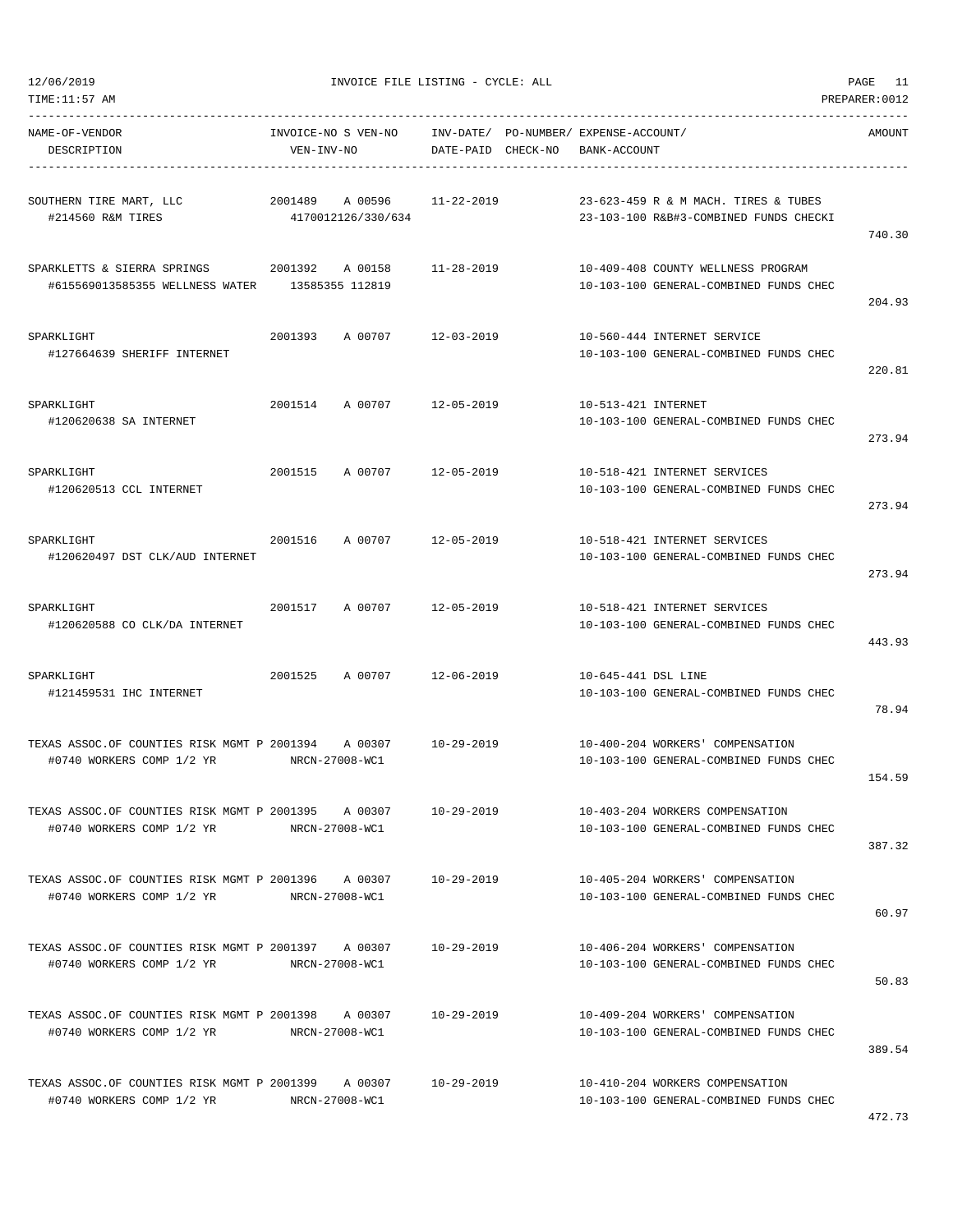| TEXAS ASSOC.OF COUNTIES RISK MGMT P 2001400<br>A 00307 | $10 - 29 - 2019$ | 10-435-204 WORKERS COMPENSATION        |        |
|--------------------------------------------------------|------------------|----------------------------------------|--------|
| #0740 WORKERS COMP 1/2 YR<br>NRCN-27008-WC1            |                  | 10-103-100 GENERAL-COMBINED FUNDS CHEC |        |
|                                                        |                  |                                        | 249.52 |
| TEXAS ASSOC.OF COUNTIES RISK MGMT P 2001401<br>A 00307 | 10-29-2019       | 10-450-204 WORKERS COMPENSATION        |        |
| #0740 WORKERS COMP 1/2 YR<br>NRCN-27008-WC1            |                  | 10-103-100 GENERAL-COMBINED FUNDS CHEC |        |
|                                                        |                  |                                        | 458.10 |
| TEXAS ASSOC.OF COUNTIES RISK MGMT P 2001402 A 00307    | 10-29-2019       | 10-455-204 WORKERS' COMPENSATION       |        |
| #0740 WORKERS COMP 1/2 YR<br>NRCN-27008-WC1            |                  | 10-103-100 GENERAL-COMBINED FUNDS CHEC |        |
|                                                        |                  |                                        | 168.05 |
| TEXAS ASSOC.OF COUNTIES RISK MGMT P 2001403<br>A 00307 | 10-29-2019       | 10-456-204 WORKERS' COMPENSATION       |        |
| NRCN-27008-WC1<br>#0740 WORKERS COMP 1/2 YR            |                  | 10-103-100 GENERAL-COMBINED FUNDS CHEC |        |
|                                                        |                  |                                        | 130.10 |
| TEXAS ASSOC.OF COUNTIES RISK MGMT P 2001404<br>A 00307 | $10 - 29 - 2019$ | 10-457-204 WORKERS' COMPENSATION       |        |
| #0740 WORKERS COMP 1/2 YR<br>NRCN-27008-WC1            |                  | 10-103-100 GENERAL-COMBINED FUNDS CHEC |        |
|                                                        |                  |                                        | 110.88 |
| TEXAS ASSOC.OF COUNTIES RISK MGMT P 2001405 A 00307    | 10-29-2019       | 10-475-204 WORKERS' COMPENSATION       |        |
| #0740 WORKERS COMP 1/2 YR<br>NRCN-27008-WC1            |                  | 10-103-100 GENERAL-COMBINED FUNDS CHEC |        |
|                                                        |                  |                                        | 633.26 |
|                                                        |                  | 10-495-204 WORKERS COMPENSATION        |        |
| #0740 WORKERS COMP 1/2 YR NRCN-27008-WC1               |                  | 10-103-100 GENERAL-COMBINED FUNDS CHEC |        |
|                                                        |                  |                                        | 310.90 |
| TEXAS ASSOC.OF COUNTIES RISK MGMT P 2001407<br>A 00307 | 10-29-2019       | 10-496-204 WORKERS' COMPENSATION       |        |
| #0740 WORKERS COMP 1/2 YR<br>NRCN-27008-WC1            |                  | 10-103-100 GENERAL-COMBINED FUNDS CHEC |        |
|                                                        |                  |                                        | 80.67  |
| TEXAS ASSOC.OF COUNTIES RISK MGMT P 2001408 A 00307    | 10-29-2019       | 10-497-204 WORKERS' COMPENSATION       |        |
| #0740 WORKERS COMP 1/2 YR<br>NRCN-27008-WC1            |                  | 10-103-100 GENERAL-COMBINED FUNDS CHEC |        |
|                                                        |                  |                                        | 162.58 |
| TEXAS ASSOC.OF COUNTIES RISK MGMT P 2001409 A 00307    | 10-29-2019       | 10-499-204 WORKERS COMPENSATION        |        |
| #0740 WORKERS COMP 1/2 YR<br>NRCN-27008-WC1            |                  | 10-103-100 GENERAL-COMBINED FUNDS CHEC |        |
|                                                        |                  |                                        | 334.93 |
| TEXAS ASSOC.OF COUNTIES RISK MGMT P 2001410 A 00307    | 10-29-2019       | 10-503-204 WORKERS COMPENSATION        |        |
| #0740 WORKERS COMP 1/2 YR<br>NRCN-27008-WC1            |                  | 10-103-100 GENERAL-COMBINED FUNDS CHEC |        |
|                                                        |                  |                                        | 98.26  |
| TEXAS ASSOC.OF COUNTIES RISK MGMT P 2001411 A 00307    | 10-29-2019       | 10-510-204 WORKERS' COMPENSATION       |        |
| #0740 WORKERS COMP 1/2 YR<br>NRCN-27008-WC1            |                  | 10-103-100 GENERAL-COMBINED FUNDS CHEC |        |
|                                                        |                  |                                        | 717.31 |
| TEXAS ASSOC.OF COUNTIES RISK MGMT P 2001412 A 00307    | 10-29-2019       | 10-511-204 WORKER' COMPENSATION        |        |
| #0740 WORKERS COMP 1/2 YR<br>NRCN-27008-WC1            |                  | 10-103-100 GENERAL-COMBINED FUNDS CHEC |        |
|                                                        |                  |                                        | 110.33 |
| TEXAS ASSOC.OF COUNTIES RISK MGMT P 2001413<br>A 00307 | 10-29-2019       | 10-513-204 WORKERS' COMPENSATION       |        |
|                                                        |                  |                                        |        |

#0740 WORKERS COMP 1/2 YR NRCN-27008-WC1 10-103-100 GENERAL-COMBINED FUNDS CHEC

12/06/2019 INVOICE FILE LISTING - CYCLE: ALL PAGE 12

----------------------------------------------------------------------------------------------------------------------------------- NAME-OF-VENDOR INVOICE-NO S VEN-NO INV-DATE/ PO-NUMBER/ EXPENSE-ACCOUNT/ AMOUNT

DESCRIPTION VEN-INV-NO DATE-PAID CHECK-NO BANK-ACCOUNT

## TIME:11:57 AM PREPARER:0012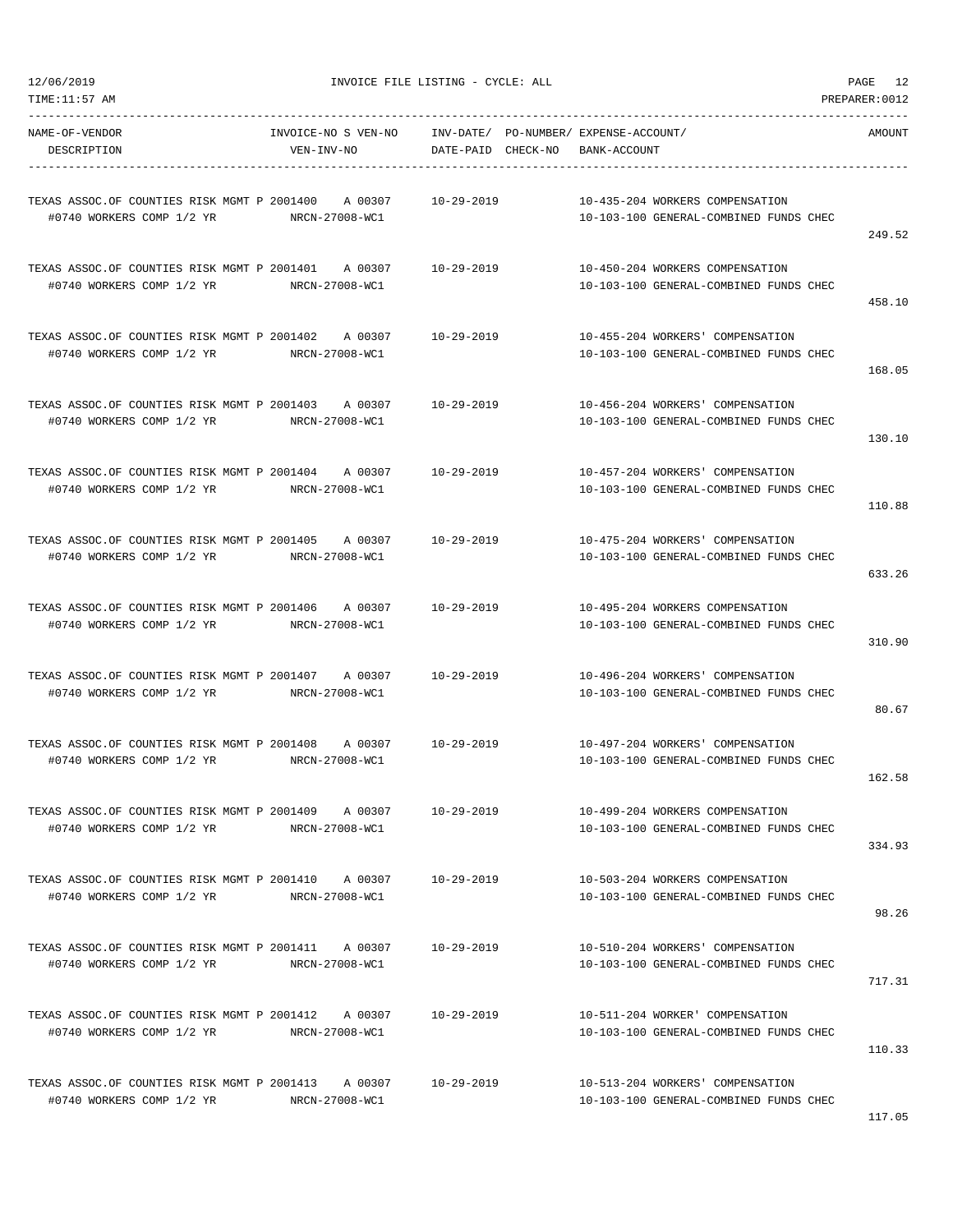|          | 10-516-204 WORKERS' COMPENSATION                                           |                  |                                                                                                            |
|----------|----------------------------------------------------------------------------|------------------|------------------------------------------------------------------------------------------------------------|
|          | 10-103-100 GENERAL-COMBINED FUNDS CHEC                                     |                  | #0740 WORKERS COMP 1/2 YR<br>NRCN-27008-WC1                                                                |
| 60.68    |                                                                            |                  |                                                                                                            |
|          | 10-551-204 WORKERS' COMPENSATION                                           |                  | TEXAS ASSOC.OF COUNTIES RISK MGMT P 2001415 A 00307 10-29-2019                                             |
|          | 10-103-100 GENERAL-COMBINED FUNDS CHEC                                     |                  | #0740 WORKERS COMP 1/2 YR<br>NRCN-27008-WC1                                                                |
| 295.39   |                                                                            |                  |                                                                                                            |
|          | 10-552-204 WORKERS' COMPENSATION                                           |                  |                                                                                                            |
|          | 10-103-100 GENERAL-COMBINED FUNDS CHEC                                     |                  | #0740 WORKERS COMP 1/2 YR NRCN-27008-WC1                                                                   |
| 139.07   |                                                                            |                  |                                                                                                            |
|          | 10-553-204 WORKERS' COMPENSATION                                           |                  |                                                                                                            |
|          | 10-103-100 GENERAL-COMBINED FUNDS CHEC                                     |                  | #0740 WORKERS COMP 1/2 YR NRCN-27008-WC1                                                                   |
| 123.62   |                                                                            |                  |                                                                                                            |
|          |                                                                            |                  |                                                                                                            |
|          | 10-560-204 WORKERS' COMPENSATION<br>10-103-100 GENERAL-COMBINED FUNDS CHEC |                  | TEXAS ASSOC.OF COUNTIES RISK MGMT P 2001418 A 00307 10-29-2019<br>#0740 WORKERS COMP 1/2 YR NRCN-27008-WC1 |
| 8,092.36 |                                                                            |                  |                                                                                                            |
|          |                                                                            |                  |                                                                                                            |
|          |                                                                            |                  | TEXAS ASSOC.OF COUNTIES RISK MGMT P 2001419 A 00307 10-29-2019 10-573-204 WORKERS' COMPENSATION            |
| 57.71    | 10-103-100 GENERAL-COMBINED FUNDS CHEC                                     |                  | #0740 WORKERS COMP 1/2 YR NRCN-27008-WC1                                                                   |
|          |                                                                            |                  |                                                                                                            |
|          | 10-590-204 WORKERS' COMPENSATION                                           |                  |                                                                                                            |
|          | 10-103-100 GENERAL-COMBINED FUNDS CHEC                                     |                  | #0740 WORKERS COMP 1/2 YR NRCN-27008-WC1                                                                   |
| 144.23   |                                                                            |                  |                                                                                                            |
|          | 10-645-204 WORKER'S COMP                                                   |                  |                                                                                                            |
|          | 10-103-100 GENERAL-COMBINED FUNDS CHEC                                     |                  | $\text{\#0740}$ WORKERS COMP $1/2$ YR NRCN-27008-WC1                                                       |
| 64.28    |                                                                            |                  |                                                                                                            |
|          | 10-665-204 WORKERS' COMPENSATION                                           |                  |                                                                                                            |
|          | 10-103-100 GENERAL-COMBINED FUNDS CHEC                                     |                  | #0740 WORKERS COMP 1/2 YR NRCN-27008-WC1                                                                   |
| 42.49    |                                                                            |                  |                                                                                                            |
|          | 10-591-204 WORKERS' COMPENSATION                                           |                  | TEXAS ASSOC.OF COUNTIES RISK MGMT P 2001423 A 00307 10-29-2019                                             |
|          | 10-103-100 GENERAL-COMBINED FUNDS CHEC                                     |                  | #0740 WORKERS COMP 1/2 YR NRCN-27008-WC1                                                                   |
| 55.55    |                                                                            |                  |                                                                                                            |
|          |                                                                            |                  |                                                                                                            |
|          | 18-402-204 WORKERS COMPENSATION                                            | 10-29-2019       | TEXAS ASSOC.OF COUNTIES RISK MGMT P 2001424 A 00307<br>NRCN-27008-WC1                                      |
| 38.58    | 18-103-100 CO.CLK.REC.MNGMT.-COMB.FUND                                     |                  | #0740 WORKERS COMP 1/2 YR                                                                                  |
|          |                                                                            |                  |                                                                                                            |
|          | 20-449-204 WORKERS COMPENSATION                                            |                  |                                                                                                            |
| 13.47    | 20-103-100 CO.OFF.REC.MNGMT-COMB. FUND                                     |                  | #0740 WORKERS COMP 1/2 YR<br>NRCN-27008-WC1                                                                |
|          |                                                                            |                  |                                                                                                            |
|          | 21-621-204 WORKERS' COMPENSATION                                           | $10 - 29 - 2019$ | TEXAS ASSOC.OF COUNTIES RISK MGMT P 2001426 A 00307                                                        |
|          | 21-103-100 R&B#1-COMBINED FUNDS CHECKI                                     |                  | #0740 WORKERS COMP 1/2 YR<br>NRCN-27008-WC1                                                                |
| 3,436.38 |                                                                            |                  |                                                                                                            |
|          | 21-625-204 WORKERS' COMPENSATION                                           | 10-29-2019       | TEXAS ASSOC.OF COUNTIES RISK MGMT P 2001427 A 00307                                                        |
|          | 21-103-100 R&B#1-COMBINED FUNDS CHECKI                                     |                  | #0740 WORKERS COMP 1/2 YR NRCN-27008-WC1                                                                   |

DESCRIPTION VEN-INV-NO DATE-PAID CHECK-NO BANK-ACCOUNT

----------------------------------------------------------------------------------------------------------------------------------- NAME-OF-VENDOR INVOICE-NO S VEN-NO INV-DATE/ PO-NUMBER/ EXPENSE-ACCOUNT/ AMOUNT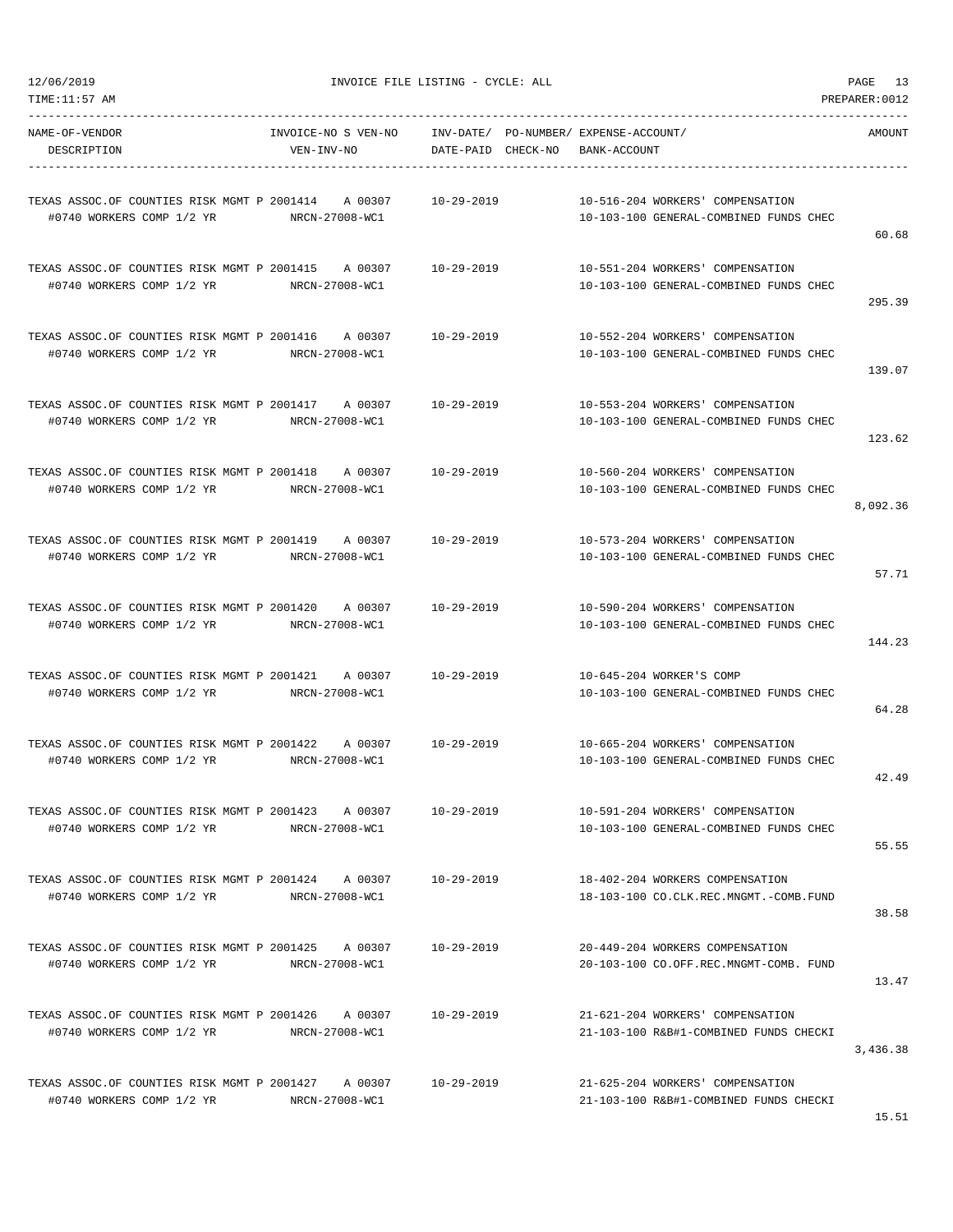| TEXAS ASSOC.OF COUNTIES RISK MGMT P 2001428 A 00307 10-29-2019                              |                                           |                  | 22-622-204 WORKERS' COMPENSATION                                                |             |
|---------------------------------------------------------------------------------------------|-------------------------------------------|------------------|---------------------------------------------------------------------------------|-------------|
| #0740 WORKERS COMP 1/2 YR NRCN-27008-WC1                                                    |                                           |                  | 22-103-100 R&B#2- COMBINED FUNDS CHECK                                          | 3,544.63    |
| TEXAS ASSOC.OF COUNTIES RISK MGMT P 2001429 A 00307<br>#0740 WORKERS COMP 1/2 YR            | NRCN-27008-WC1                            | 10-29-2019       | 22-625-204 WORKERS' COMPENSATION<br>22-103-100 R&B#2- COMBINED FUNDS CHECK      | 15.51       |
| #0740 WORKERS COMP 1/2 YR                                                                   | NRCN-27008-WC1                            |                  | 23-623-204 WORKERS' COMPENSATION<br>23-103-100 R&B#3-COMBINED FUNDS CHECKI      | 4,466.97    |
| #0740 WORKERS COMP 1/2 YR NRCN-27008-WC1                                                    |                                           |                  | 23-625-204 WORKERS' COMPENSATION<br>23-103-100 R&B#3-COMBINED FUNDS CHECKI      | 15.51       |
| #0740 WORKERS COMP 1/2 YR NRCN-27008-WC1                                                    |                                           |                  | 24-624-204 WORKERS' COMPENSATION<br>24-103-100 R&B#4- COMBINED FUNDS CHECK      | 2,849.73    |
| TEXAS ASSOC.OF COUNTIES RISK MGMT P 2001433 A 00307 10-29-2019<br>#0740 WORKERS COMP 1/2 YR | NRCN-27008-WC1                            |                  | 24-625-204 WORKERS' COMPENSATION<br>24-103-100 R&B#4- COMBINED FUNDS CHECK      | 15.51       |
| #0740 WORKERS COMP 1/2 YR NRCN-27008-WC1                                                    |                                           |                  | 84-560-204 WORKERS' COMPENSATION<br>84-103-100 BOIS D'ARC-COMBINED FUNDS C      | 699.71      |
| FY20 JUVENILE PROBATION FUNDING                                                             |                                           | 12-03-2019       | 10-575-995 JUVENILE PROBATION FUNDING<br>10-103-100 GENERAL-COMBINED FUNDS CHEC | 184,000.00  |
| 38477 MAP/SAP DST CT                                                                        |                                           |                  | 10-435-437 ATTORNEY FEES<br>10-103-100 GENERAL-COMBINED FUNDS CHEC              | 187.50      |
| THE WAREHOUSE<br>#4540 SHERIFF POSTAGE                                                      | 2001437 A 00245 12-02-2019                |                  | 10-560-311 POSTAL EXPENSES<br>10-103-100 GENERAL-COMBINED FUNDS CHEC            | 109.80      |
| TX DEPT OF MOTOR VEHICLES<br>12/4/19 PCT 3 WEIGHT PERMITS                                   | 2001490<br>$\mathbb{A}$                   | $12 - 04 - 2019$ | 23-623-430 BIDS, NOTICES & PERMITS<br>23-103-100 R&B#3-COMBINED FUNDS CHECKI    | 810.00      |
| U.S. BANK CORPORATE TRUST<br>NOV MJ PRISONER HOUSING                                        | 2001438 A 00539<br>FAN191103FCMJ          | $12 - 03 - 2019$ | 10-565-380 PRISONER HOUSING<br>10-103-100 GENERAL-COMBINED FUNDS CHEC           | 26,538.75   |
| U.S. BANK CORPORATE TRUST<br>NOV SA PRISONER HOUSING                                        | 2001439 A 00539<br>FAN191104FCSA          | $12 - 03 - 2019$ | 10-565-380 PRISONER HOUSING<br>10-103-100 GENERAL-COMBINED FUNDS CHEC           | 138, 118.75 |
| U.S. BANK CORPORATE TRUST<br>NOV TRANSPORT/GUARD                                            | A 00539<br>2001440<br>FAN191115FCGT/4FCMT | $12 - 03 - 2019$ | 10-565-400 PRISONER TRANSPORT/GUARD<br>10-103-100 GENERAL-COMBINED FUNDS CHEC   | 447.70      |

DESCRIPTION VEN-INV-NO DATE-PAID CHECK-NO BANK-ACCOUNT

----------------------------------------------------------------------------------------------------------------------------------- NAME-OF-VENDOR INVOICE-NO S VEN-NO INV-DATE/ PO-NUMBER/ EXPENSE-ACCOUNT/ AMOUNT

TIME:11:57 AM PREPARER:0012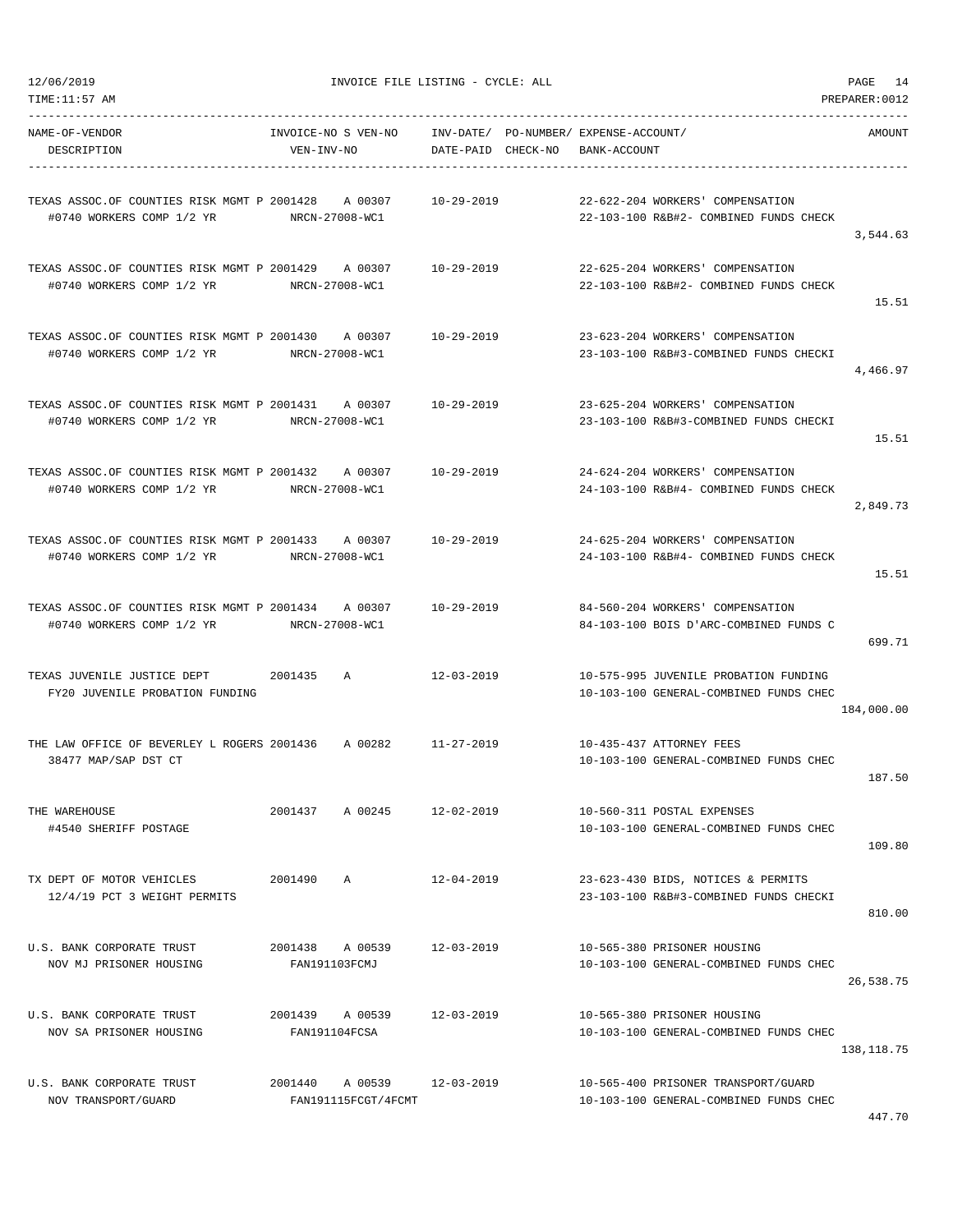TIME:11:57 AM PREPARER:0012

12/06/2019 INVOICE FILE LISTING - CYCLE: ALL PAGE 15

| NAME-OF-VENDOR                                                                            | INVOICE-NO S VEN-NO INV-DATE/ PO-NUMBER/ EXPENSE-ACCOUNT/ |  |                                                                      | AMOUNT |
|-------------------------------------------------------------------------------------------|-----------------------------------------------------------|--|----------------------------------------------------------------------|--------|
| DESCRIPTION                                                                               | VEN-INV-NO DATE-PAID CHECK-NO BANK-ACCOUNT                |  |                                                                      |        |
|                                                                                           |                                                           |  |                                                                      |        |
| WEX BANK                                                                                  |                                                           |  | 2001441    A 00104    12-01-2019    10-560-428    PRISONER TRANSPORT |        |
| #0496-00-276542-8 TRANSPORT 62587837                                                      |                                                           |  | 10-103-100 GENERAL-COMBINED FUNDS CHEC                               |        |
|                                                                                           |                                                           |  |                                                                      | 98.32  |
| WEX BANK                                                                                  |                                                           |  | 2001442 A 00104 12-01-2019 10-560-330 AUTO EXPENSE GAS & OIL         |        |
| #0496-00-276542-8 AUTO GAS 62587837                                                       |                                                           |  | 10-103-100 GENERAL-COMBINED FUNDS CHEC                               |        |
|                                                                                           |                                                           |  |                                                                      | 120.16 |
|                                                                                           |                                                           |  |                                                                      |        |
| WHITE SHED WATER SUPPLY CORP. 2001502 A 00447 11-25-2019 85-520-442 UTILITIES WATER       |                                                           |  |                                                                      |        |
| #856 LAKE FANNIN WATER                                                                    |                                                           |  | 85-103-100 LAKE FANNIN-COMBINED FUNDS                                |        |
|                                                                                           |                                                           |  |                                                                      | 26.89  |
| WILBARGER COUNTY                                                                          |                                                           |  | 2001443 A 11-19-2019 10-410-425 PROFESSIONAL SERVICES                |        |
| MH-00735 COFFMAN CT COST/FILING FEE                                                       |                                                           |  | 10-103-100 GENERAL-COMBINED FUNDS CHEC                               |        |
|                                                                                           |                                                           |  |                                                                      | 620.00 |
|                                                                                           |                                                           |  |                                                                      |        |
| WOODSON, MARY ANN CSR, RPR 2001444 A 00486 11-27-2019 10-475-438 CT. REPORTER-TRANSCRIPTS |                                                           |  |                                                                      |        |
| CR-19-26940 MODANO TRANSCRIPT                                                             |                                                           |  | 10-103-100 GENERAL-COMBINED FUNDS CHEC                               |        |
|                                                                                           |                                                           |  |                                                                      | 126.50 |
| WOODSON, MARY ANN CSR, RPR 2001445 A 00486 11-27-2019 10-475-438 CT. REPORTER-TRANSCRIPTS |                                                           |  |                                                                      |        |
| CR-19-272141 BARBER TRANSCRIPT                                                            |                                                           |  | 10-103-100 GENERAL-COMBINED FUNDS CHEC                               |        |